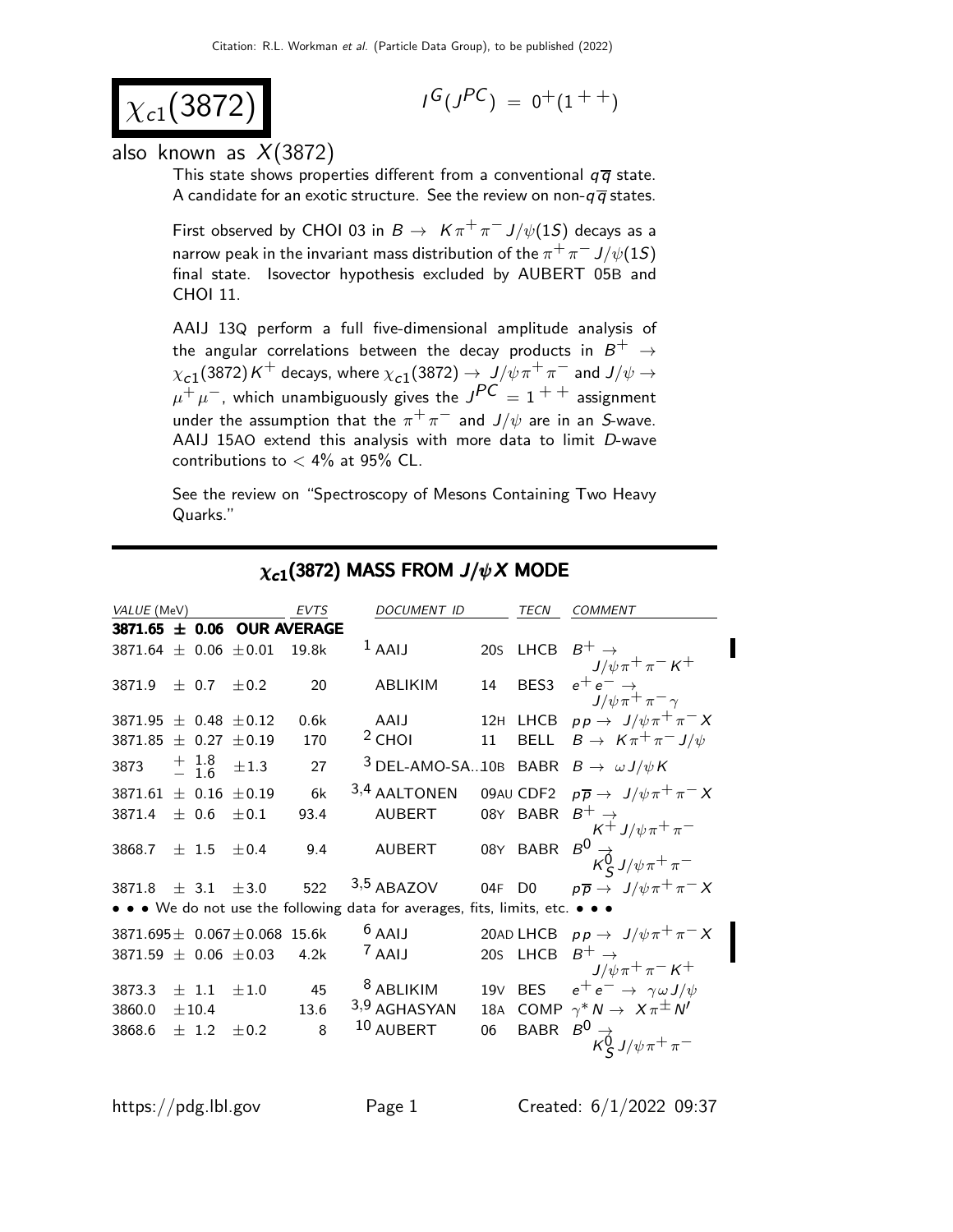|                  | 3871.3 $\pm$ 0.6 $\pm$ 0.1 |  | $61$ $^{10}$ AUBERT                                           |  | 06 BABR $B^- \rightarrow$<br>$K^{-}$ $J/\psi \pi^{+} \pi^{-}$      |
|------------------|----------------------------|--|---------------------------------------------------------------|--|--------------------------------------------------------------------|
| 3873.4 $\pm$ 1.4 |                            |  | $25$ $11$ AUBERT                                              |  | 05R BABR $B^+\to \over K^+J/\psi\pi^+\pi^-$                        |
|                  | 3871.3 $\pm$ 0.7 $\pm$ 0.4 |  | 730 3,12 ACOSTA                                               |  | 04 CDF2 $p\overline{p} \rightarrow J/\psi \pi^+ \pi^- X$           |
|                  | 3872.0 $\pm$ 0.6 $\pm$ 0.5 |  |                                                               |  | 36 <sup>13</sup> CHOI 03 BELL $B \rightarrow K \pi^+ \pi^- J/\psi$ |
| 3836 $\pm 13$    |                            |  | 58 $3,14$ ANTONIAZZI 94 E705 300 $\pi^{\pm}$ Li $\rightarrow$ |  |                                                                    |
|                  |                            |  |                                                               |  | $J/\psi \pi^+ \pi^- X$                                             |

 $^1$  Calculated from  $m_{\chi_{c1}(3872)}-m_{\psi(2S)}=185.54\pm0.06$  MeV obtained by combining the data with  $\chi_{c1}(3872)$  produced in  $B^+$  decays from AAIJ 20S and inclusive b-hadron decays from AAIJ 20AD and using  $m_{\psi(2S)}=$  3686.097 MeV. Breit-Wigner parametriza-

tion.<br><sup>2</sup> The mass difference for the  $\chi_{c1}(3872)$  produced in  $B^+$  and  $B^0$  decays is (−0.71  $\pm$  $0.96 \pm 0.19$ ) MeV.

<sup>3</sup> Width consistent with detector resolution.

 $^4$  A possible equal mixture of two states with a mass difference greater than 3.6 MeV/c<sup>2</sup> is excluded at 95% CL.

5 Calculated from the corresponding  $m_{\chi_{c1}(3872)} - m_{J/\psi}$  using  $m_{J/\psi}$ =3096.916 MeV.  $^6$  Using  $\chi_{c1}^{\,}(\text{3872})$  produced in inclusive  $b$ -hadron decays and  $m_{\psi(\text{2S})} = 3686.097 \pm 0.010$ 

MeV. Breit-Wigner parametrization. Superseded by the combined value in AAIJ 20S.

 $7$  Using Breit-Wigner parametrization. Superseded by the combined value in AAIJ 20S.

 $8$  Fit with fixed width and including two resonances,  $\chi_{c0}(3915)$  and  $X(3960)$ .

 $\frac{9}{6}$  Could be a different state.

10 Calculated from the corresponding  $m_{\chi_{c1}(3872)} - m_{\psi(2S)}$  using  $m_{\psi(2S)} = 3686.093$ MeV. Superseded by AUBERT 08Y.

<sup>11</sup> Calculated from the corresponding  $m_{\chi_{c1}}(3872) - m_{\psi(2S)}$  using  $m_{\psi(2S)} =$ 3685.96MeV. Superseded by AUBERT 06.

12 Superseded by AALTONEN 09AU.

13 Superseded by CHOI 11.

 $14$  A lower mass value can be due to an incorrect momentum scale for soft pions.

# $\chi_{c1}^{~}(3872)$  MASS FROM  $\overline{D}^{*0}$   $D^0$  MODE

| <i>VALUE</i> (MeV)                                                            | EVTS | DOCUMENT ID                                                      | TECN | <b>COMMENT</b>                                                           |
|-------------------------------------------------------------------------------|------|------------------------------------------------------------------|------|--------------------------------------------------------------------------|
| • • • We do not use the following data for averages, fits, limits, etc. • • • |      |                                                                  |      |                                                                          |
| $3872.9 + 0.6 + 0.4$<br>0.4 - 0.5                                             |      | 50 <sup>1,2</sup> AUSHEV 10 BELL $B \to \overline{D}^{*0} D^0 K$ |      |                                                                          |
| 3875.1 <sup>+0.7</sup> ± 0.5                                                  |      | $33 \pm 6$ 2 AUBERT                                              |      | 08B BABR $B \to \overline{D}{}^{*0} D^0 K$                               |
| 3875.2 ± 0.7 $^{+0.9}_{-1.8}$                                                 |      |                                                                  |      | 24 ± 6 <sup>2,3</sup> GOKHROO 06 BELL $B \to D^0 \overline{D}^0 \pi^0 K$ |
|                                                                               |      |                                                                  |      |                                                                          |

1 Calculated from the measured  $m_{\chi_{c1}(3872)} - m_{D^{*0}} - m_{\overline{D}^0} = 1.1 + 0.6 + 0.1$  MeV.

 $2$  Experiments report  $D^{*0}\overline{D}^0$  invariant mass above  $D^{*0}\overline{D}^0$  threshold because  $D^{*0}$  decay products are kinematically constrained to the  $D^{*0}$  mass, even though the  $D^{*0}$  may decay off-shell. 3 Superseded by AUSHEV 10.

| $m_{\chi_{c1}(3872)} - m_{J/\psi}$ |      |                    |        |      |                                                  |  |
|------------------------------------|------|--------------------|--------|------|--------------------------------------------------|--|
| <i>VALUE</i> (MeV)                 | EVTS | <i>DOCUMENT ID</i> |        | TECN | COMMENT                                          |  |
| $774.9 \pm 3.1 \pm 3.0$            | 522  | ABAZOV             | 04F D0 |      | $p\overline{p} \rightarrow J/\psi \pi^+ \pi^- X$ |  |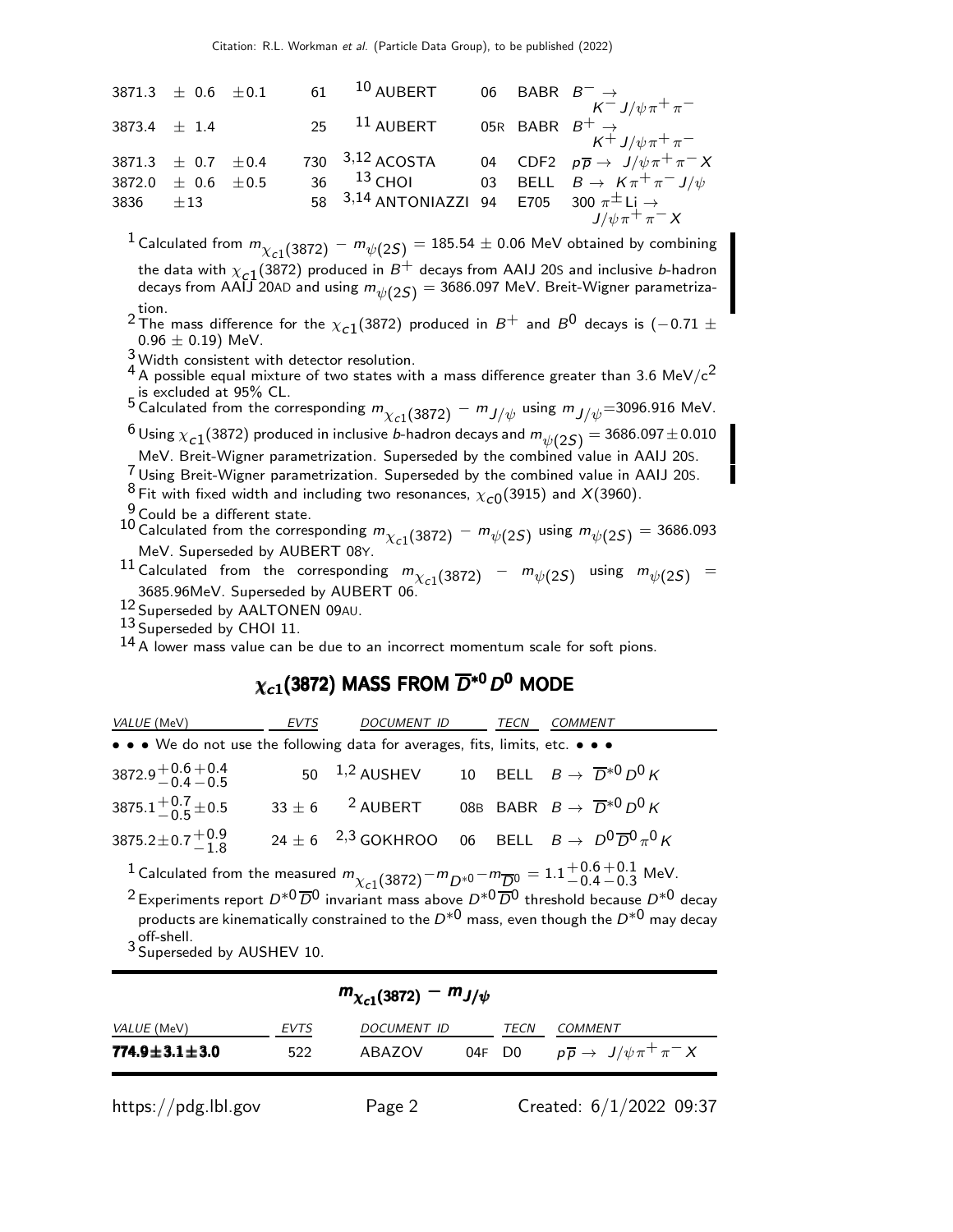$$
m_{\chi_{c1}(3872)}-m_{\psi(2S)}
$$

| <i>VALUE</i> (MeV)                                                            | EVTS  | <b>DOCUMENT ID</b>  | TECN | COMMENT                                           |
|-------------------------------------------------------------------------------|-------|---------------------|------|---------------------------------------------------|
| • • • We do not use the following data for averages, fits, limits, etc. • • • |       |                     |      |                                                   |
| $185.598 \pm 0.067 \pm 0.068$ 15.6k                                           |       | $1$ AAIJ            |      | 20AD LHCB $pp \rightarrow J/\psi \pi^+ \pi^- X$   |
| $185.54 \pm 0.06$                                                             | 19.8k | $2$ AAIJ            |      | 205 LHCB $pp \rightarrow J/\psi \pi^+ \pi^- X$    |
| $187.4 + 1.4$                                                                 | 25    | <sup>3</sup> AUBERT |      | 05R BABR $B^+ \rightarrow K^+ J/\psi \pi^+ \pi^-$ |

<sup>1</sup>Using  $\chi_{c1}(3872)$  produced in inclusive *b*-hadron decays. Breit-Wigner parametrization. Superseded by the combined value in AAIJ 20S.

 $^{2}$  Combining  $m_{\chi_{c1}(3872)} - m_{\psi(2S)} = 185.49 \pm 0.06 \pm 0.03$  MeV from AAIJ 20S and the measured mass difference from AAIJ 20AD. Breit-Wigner parametrization.

3 Superseded by AUBERT 06.

#### $\chi_{c1}(3872)$  WIDTH

| <i>VALUE</i> (MeV)                                                            |    | CL% EVTS   | DOCUMENT ID         |    | TECN | <b>COMMENT</b>                                                                                                                                                                                           |
|-------------------------------------------------------------------------------|----|------------|---------------------|----|------|----------------------------------------------------------------------------------------------------------------------------------------------------------------------------------------------------------|
| 1.19±0.21 OUR AVERAGE Error includes scale factor of 1.1.                     |    |            |                     |    |      |                                                                                                                                                                                                          |
| $1.39 \pm 0.24 \pm 0.10$                                                      |    | 15.6k      | $1$ AAIJ            |    |      | 20AD LHCB $p p \to \ J/\psi \pi^+ \pi^- X$                                                                                                                                                               |
| $0.96^{+0.19}_{-0.18}$ $\pm$ 0.21 4.2k <sup>2</sup> AAIJ                      |    |            |                     |    |      | 20s LHCB $B^+ \rightarrow J/\psi \pi^+ \pi^- K^+$                                                                                                                                                        |
| • • • We do not use the following data for averages, fits, limits, etc. • • • |    |            |                     |    |      |                                                                                                                                                                                                          |
| ${<}2.4$                                                                      | 90 |            | ABLIKIM             |    |      | 14 BES3 $e^+e^- \rightarrow J/\psi \pi^+ \pi^- \gamma$                                                                                                                                                   |
| ${<}1.2$                                                                      | 90 |            | <b>CHOI</b>         |    |      | 11 BELL $B \to K \pi^+ \pi^- J/\psi$                                                                                                                                                                     |
| $<$ 3.3                                                                       | 90 |            | AUBERT              |    |      | 08Y BABR $B^+ \rightarrow K^+ J/\psi \pi^+ \pi^-$                                                                                                                                                        |
| $<$ 4.1                                                                       | 90 | 69         | AUBERT              |    |      | 06 BABR $B \to K \pi^+ \pi^- J/\psi$                                                                                                                                                                     |
| < 2.3                                                                         | 90 | 36         | $3$ CHOI            | 03 |      | BELL $B \to K \pi^+ \pi^- J/\psi$                                                                                                                                                                        |
| AAIJ 20AD.<br><sup>3</sup> Superseded by CHOI 11.                             |    |            |                     |    |      | <sup>1</sup> Using $\chi_{c1}$ (3872) produced in inclusive <i>b</i> -hadron decays. Breit-Wigner parametrization.<br>$2$ Using Breit-Wigner parametrization. Partially overlapping dataset with that of |
| $\chi_{c1}$ (3872) WIDTH FROM $\overline{D}^{*0}$ D <sup>0</sup> MODE         |    |            |                     |    |      |                                                                                                                                                                                                          |
| VALUE (MeV)                                                                   |    | EVTS       | DOCUMENT ID         |    | TECN | <b>COMMENT</b>                                                                                                                                                                                           |
| • • • We do not use the following data for averages, fits, limits, etc. • • • |    |            |                     |    |      |                                                                                                                                                                                                          |
| $3.9 + 2.8 + 0.2$<br>-1.4 – 1.1                                               |    | 50         | <sup>1</sup> AUSHEV |    |      | 10 BELL $B \to \overline{D}^{*0} D^0 K$                                                                                                                                                                  |
| $3.0 + 1.9 + 0.9$                                                             |    | $33 \pm 6$ | <b>AUBERT</b>       |    |      | 08B BABR $B \to \overline{D}^{*0} D^0 K$                                                                                                                                                                 |
| $\sim$ 1                                                                      |    |            |                     |    |      | $\Lambda$ $\Lambda$ $\Lambda$ $\Lambda$ $\Lambda$ $\Lambda$                                                                                                                                              |

1 With a measured value of  $B(B \to \chi_{c1}(3872) K) \times B(\chi_{c1}(3872) \to D^{*0} \overline{D}^0) =$  $(0.80 \pm 0.20 \pm 0.10) \times 10^{-4}$ , assumed to be equal for both charged and neutral modes.

#### Mode Fraction ( $\Gamma_j/\Gamma$ ) Confidence level  $Γ_1$   $e^+e^ +2.8$   $+10^{-6}$   $90\%$  $\int_{-2}^{1} \pi^{+} \pi^{-} J/\psi(15)$  (3.8± 1.2)%  $\int_3^2 \pi^+ \pi^- \pi^0 J/\psi(1S)$  not seen  $\overline{\Gamma_4}$   $\omega \eta_c(1S)$ <br>  $\Gamma_5$   $\omega J/\psi(1S)$  $(1S)$   $<$  33  $\%$  90%  $(4.3 \pm 2.1)$  % https://pdg.lbl.gov Page 3 Created: 6/1/2022 09:37

#### $\chi_{c1}(3872)$  DECAY MODES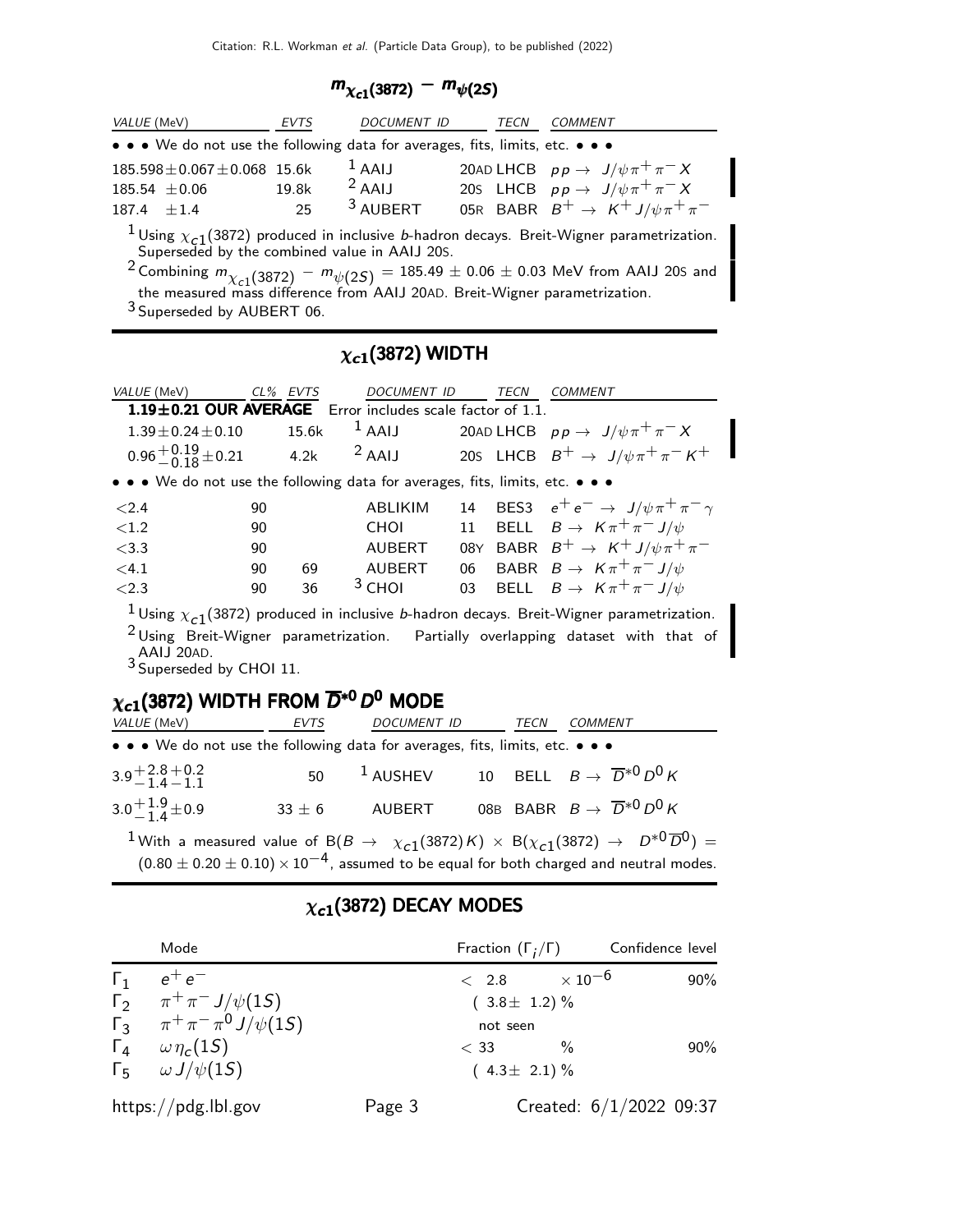| $\Gamma_6$                           | $\phi\phi$                                                                                              | not seen                  |                            |     |
|--------------------------------------|---------------------------------------------------------------------------------------------------------|---------------------------|----------------------------|-----|
| $\Gamma_7$                           | $D^0\overline{D}{}^0\pi^0$                                                                              | $(49 \tfrac{+18}{-20})$ % |                            |     |
| $\Gamma_8$                           | $\overline{D}^{*0}D^0$                                                                                  | (37)                      | $\pm$ 9 ) %                |     |
|                                      |                                                                                                         | $<\,11$                   | $\%$                       | 90% |
|                                      | $\begin{matrix} I & 9 \\ \Gamma_{10} & D^0\overline{D}^0 \end{matrix}$                                  | $<\,29$                   | $\%$                       | 90% |
| $\Gamma_{11}$                        | $D^+D^-$                                                                                                | < 19                      | $\%$                       | 90% |
|                                      | $\Gamma_{12}$ $\pi^0 \chi_{c2}$                                                                         | < 4                       | $\%$                       | 90% |
|                                      | $\Gamma_{13}$ $\pi^0 \chi_{c1}$                                                                         | $(3.4 \pm 1.6)\%$         |                            |     |
|                                      | $\Gamma_{14}$ $\pi^0 \chi_{c0}$                                                                         | $<\,70$                   | $\%$                       | 90% |
|                                      | $\Gamma_{15}$ $\pi^{+}\pi^{-}\eta_{c}(1S)$                                                              | < 14                      | $\%$                       | 90% |
|                                      | $\Gamma_{16}$ $\pi^{+}\pi^{-}\chi_{c1}$                                                                 | < 7                       | $\times$ 10 <sup>-3</sup>  | 90% |
| $\Gamma_{17}$ $\rho \overline{\rho}$ |                                                                                                         | < 2.4                     | $\times$ 10 $^{-5}$        | 95% |
|                                      |                                                                                                         | Radiative decays          |                            |     |
|                                      |                                                                                                         | $\lt$ 4                   | $\frac{0}{0}$              | 90% |
|                                      | $\begin{array}{cc} \Gamma_{18} & \gamma D^+ D^- \\ \Gamma_{19} & \gamma \overline{D}^0 D^0 \end{array}$ | < 6                       | $\%$                       | 90% |
|                                      | $\Gamma_{20}$ $\gamma J/\psi$                                                                           |                           | $(8 \pm 4) \times 10^{-3}$ |     |
|                                      | $\Gamma_{21}$ $\gamma \chi_{c1}$                                                                        | < 9                       | $\times$ 10 $^{-3}$        | 90% |
|                                      | $\Gamma_{22}$ $\gamma \chi_{c2}$                                                                        | < 3.2                     | $\%$                       | 90% |
| $\Gamma_{23}$                        | $\gamma \psi(2S)$                                                                                       | $(4.5 \pm 2.0)\%$         |                            |     |
|                                      |                                                                                                         | C-violating decays        |                            |     |
|                                      | $\Gamma_{24}$ $\eta J/\psi$                                                                             | < 1.8                     | $\%$                       | 90% |

## $\chi_{c1}(3872)$  PARTIAL WIDTHS

| $\Gamma(e^+e^-)$                       |          |                                                                                  |      |                                                                                                                                                                                                                                                                                                                                                                                   |
|----------------------------------------|----------|----------------------------------------------------------------------------------|------|-----------------------------------------------------------------------------------------------------------------------------------------------------------------------------------------------------------------------------------------------------------------------------------------------------------------------------------------------------------------------------------|
| VALUE (eV)                             | $CL\%$   | <b>DOCUMENT ID</b>                                                               | TECN | COMMENT                                                                                                                                                                                                                                                                                                                                                                           |
|                                        |          | • • • We do not use the following data for averages, fits, limits, etc. • • •    |      |                                                                                                                                                                                                                                                                                                                                                                                   |
| < 4.3<br>$<$ 280                       | 90<br>90 |                                                                                  |      | <sup>1</sup> ABLIKIM 15V BES3 4.0–4.4 $e^+e^- \rightarrow \pi^+\pi^- J/\psi$<br><sup>2</sup> YUAN 04 RVUE $e^+e^- \rightarrow \pi^+\pi^- J/\psi$                                                                                                                                                                                                                                  |
| $\pi^+ \pi^- J/\psi(1S)/\Gamma = 3\%.$ |          | $\chi_{c1}(3872)$ is the same as that of $\psi(2S)$ (85.4 keV).                  |      | <sup>1</sup> ABLIKIM 15V reports this limit from the measurement of $\Gamma(\chi_{c1}(3872) \rightarrow$<br>$\pi^+\pi^-J/\psi(15)) \times \Gamma(\chi_{c1}(3872) \rightarrow e^+e^-)/\Gamma$ < 0.13 eV using $\Gamma(\chi_{c1}(3872) \rightarrow$<br><sup>2</sup> Using BAI 98E data on $e^+e^- \rightarrow \pi^+\pi^-\ell^+\ell^-$ . Assuming that $\Gamma(\pi^+\pi^-J/\psi)$ of |
|                                        |          | $\Gamma(\gamma\gamma) \times \Gamma(\pi^+\pi^-J/\psi(1S))/\Gamma_{\text{total}}$ |      |                                                                                                                                                                                                                                                                                                                                                                                   |

| $\chi_{c1}(3872)$ Γ(i)Γ( $e^+e^-$ )/Γ(total) |     |                                                                             |  |      |                                                         |                           |  |  |
|----------------------------------------------|-----|-----------------------------------------------------------------------------|--|------|---------------------------------------------------------|---------------------------|--|--|
|                                              |     | $\Gamma(\pi^+\pi^- J/\psi(1S)) \times \Gamma(e^+e^-)/\Gamma_{\text{total}}$ |  |      |                                                         | $\Gamma_2\Gamma_1/\Gamma$ |  |  |
| <i>VALUE</i> (eV)                            | CL% | DOCUMENT ID                                                                 |  | TECN | COMMENT                                                 |                           |  |  |
| < 0.13                                       | 90  | ABLIKIM                                                                     |  |      | 15V BES3 4.0–4.4 $e^+e^- \rightarrow \pi^+\pi^- J/\psi$ |                           |  |  |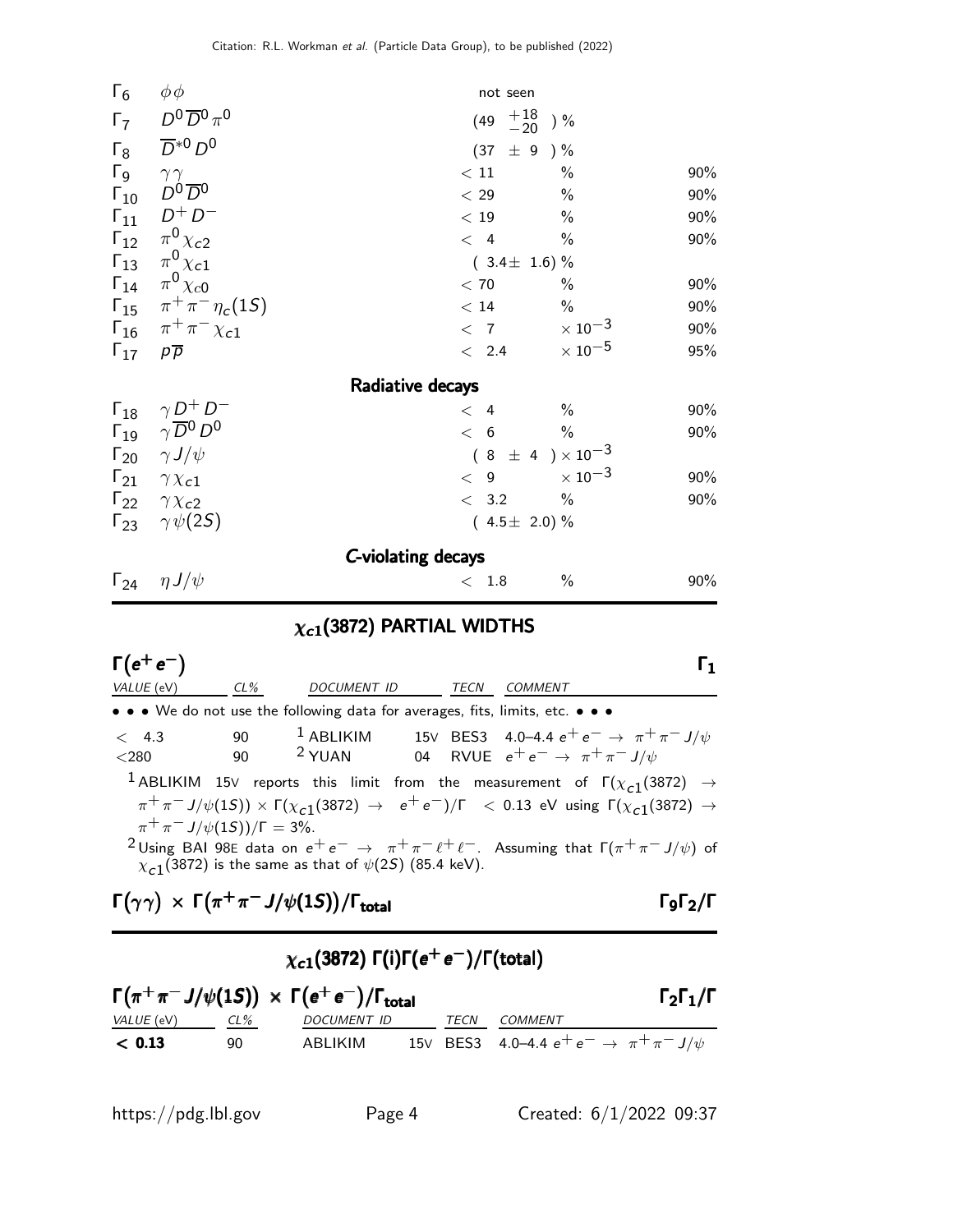• • • We do not use the following data for averages, fits, limits, etc. • • •

| < 6.2   | 90  | $^{1,2}$ AUBERT    |  | 05D BABR 10.6 $e^+e^- \rightarrow$<br>$K^+K^-\pi^+\pi^-\gamma$ |
|---------|-----|--------------------|--|----------------------------------------------------------------|
| < 8.3   | 90  | <sup>2</sup> DOBBS |  | 05 CLE3 $e^+e^- \to \pi^+\pi^- J/\psi$                         |
| ${<}10$ | 90. | $3$ YUAN           |  | 04 RVUE $e^+e^- \rightarrow \pi^+\pi^- J/\psi$                 |
|         |     |                    |  |                                                                |

 $1$ Using B( $\chi_{c1}$ (3872) → J/ $\psi \pi^+ \pi^-$ ) · B(J/ $\psi \to \mu^+ \mu^-$ ) · Γ( $\chi_{c1}$ (3872) → e<sup>+</sup>e<sup>-</sup>) < 0.37 eV from AUBERT 05D and B( $J/\psi$  →  $\mu^+ \mu^-$ ) = 0.0588 ± 0.0010 from the

PDG 04.<br><sup>2</sup> Assuming  $\chi_{c1}^{}/(3872)$  has  $J^{PC} = 1^{--}$  .

 $3$ Using BAI 98E data on  $e^+e^-\rightarrow \pi^+\pi^-\ell^+\ell^-$ . From theoretical calculation of the production cross section and using B( $J/\psi \rightarrow \mu^+ \mu^-$ ) = (5.88 ± 0.10)%.

### $\chi_{c1}(3872)$  Γ(i)Γ( $\gamma\gamma$ )/Γ(total)

| $\Gamma(\pi^+\pi^-J/\psi(1S)) \times \Gamma(\gamma\gamma)/\Gamma_{\text{total}}$                     |    |                                                                                                                                                                                                                                                                                                                                        |                                                                       | $\Gamma_2\Gamma_9/\Gamma$                              |
|------------------------------------------------------------------------------------------------------|----|----------------------------------------------------------------------------------------------------------------------------------------------------------------------------------------------------------------------------------------------------------------------------------------------------------------------------------------|-----------------------------------------------------------------------|--------------------------------------------------------|
| VALUE (eV) CL% EVTS DOCUMENT ID TECN COMMENT                                                         |    |                                                                                                                                                                                                                                                                                                                                        |                                                                       |                                                        |
| • • • We do not use the following data for averages, fits, limits, etc. • • •                        |    |                                                                                                                                                                                                                                                                                                                                        |                                                                       |                                                        |
|                                                                                                      |    | 5.5 <sup>+4.1</sup> <sub>3.8</sub> ± 0.7 3 <sup>1</sup> TERAMOTO 21 BELL $e^+e^- \to \gamma^* \gamma$ at $\gamma$ (nS)                                                                                                                                                                                                                 |                                                                       |                                                        |
| $<$ 12.9                                                                                             | 90 | <sup>2</sup> DOBBS 05 CLE3 $e^+e^- \rightarrow \pi^+\pi^- J/\psi \gamma$                                                                                                                                                                                                                                                               |                                                                       |                                                        |
|                                                                                                      |    | <sup>1</sup> Measured in single-tag two-photon production assuming $Q^2$ dependence of a $c\bar{c}$ meson<br>model. Here, $\Gamma(\chi_{c1}(3872) \to \gamma\gamma)$ is the reduced two-photon decay width, $\widetilde{\Gamma}_{\gamma\gamma}$ .<br><sup>2</sup> Assuming $\chi_{c1}$ (3872) has positive <i>C</i> parity and spin 0. |                                                                       |                                                        |
| $\Gamma(\omega J/\psi(1S)) \times \Gamma(\gamma\gamma)/\Gamma_{\text{total}}$                        |    |                                                                                                                                                                                                                                                                                                                                        |                                                                       | $\Gamma_5\Gamma_9/\Gamma$                              |
| VALUE (eV) CL% DOCUMENT ID TECN COMMENT                                                              |    |                                                                                                                                                                                                                                                                                                                                        |                                                                       |                                                        |
| • • • We do not use the following data for averages, fits, limits, etc. • • •                        |    |                                                                                                                                                                                                                                                                                                                                        |                                                                       |                                                        |
| ${<}1.7$                                                                                             | 90 |                                                                                                                                                                                                                                                                                                                                        | <sup>1</sup> LEES 12AD BABR $e^+e^- \rightarrow e^+e^- \omega J/\psi$ |                                                        |
| <sup>1</sup> Assuming $\chi_{c1}(3872)$ has spin 2.                                                  |    |                                                                                                                                                                                                                                                                                                                                        |                                                                       |                                                        |
| $\Gamma(\pi^+\pi^-\eta_c(1S)) \times \Gamma(\gamma\gamma)/\Gamma_{\text{total}}$<br>$VALUE$ (eV) CL% |    | DOCUMENT ID TECN COMMENT                                                                                                                                                                                                                                                                                                               |                                                                       | $\Gamma_{15}$ Г $_{9}$ /Г                              |
| < 11.1                                                                                               | 90 | <b>LEES</b>                                                                                                                                                                                                                                                                                                                            |                                                                       | 12AE BABR $e^+e^- \rightarrow e^+e^- \pi^+\pi^-\eta_c$ |
|                                                                                                      |    |                                                                                                                                                                                                                                                                                                                                        |                                                                       |                                                        |
|                                                                                                      |    | $\chi_{c1}$ (3872) BRANCHING RATIOS                                                                                                                                                                                                                                                                                                    |                                                                       |                                                        |

| $\Gamma(\pi^+\pi^-J/\psi(1S))/\Gamma_{\text{total}}$ |             |                    |      | $\Gamma_2/\Gamma$                                 |
|------------------------------------------------------|-------------|--------------------|------|---------------------------------------------------|
| <i>VALUE</i>                                         | <b>EVTS</b> | <b>DOCUMENT ID</b> | TECN | COMMENT                                           |
| $0.038 \pm 0.012$ OUR AVERAGE                        |             |                    |      |                                                   |
| $0.038 \pm 0.002 \pm 0.012$                          |             | $1$ AAIJ           |      | 20s LHCB $B^+ \rightarrow J/\psi \pi^+ \pi^- K^+$ |
| $0.041 \pm 0.005 \pm 0.013$                          |             | $2$ CHOI           |      | 11 BELL $B^+ \rightarrow \pi^+ \pi^- J/\psi K^+$  |
| $0.040 \pm 0.008 \pm 0.013$                          | 93          | $3,4$ AUBERT       |      | 08Y BABR $B \rightarrow \chi_{c1}(3872)K$         |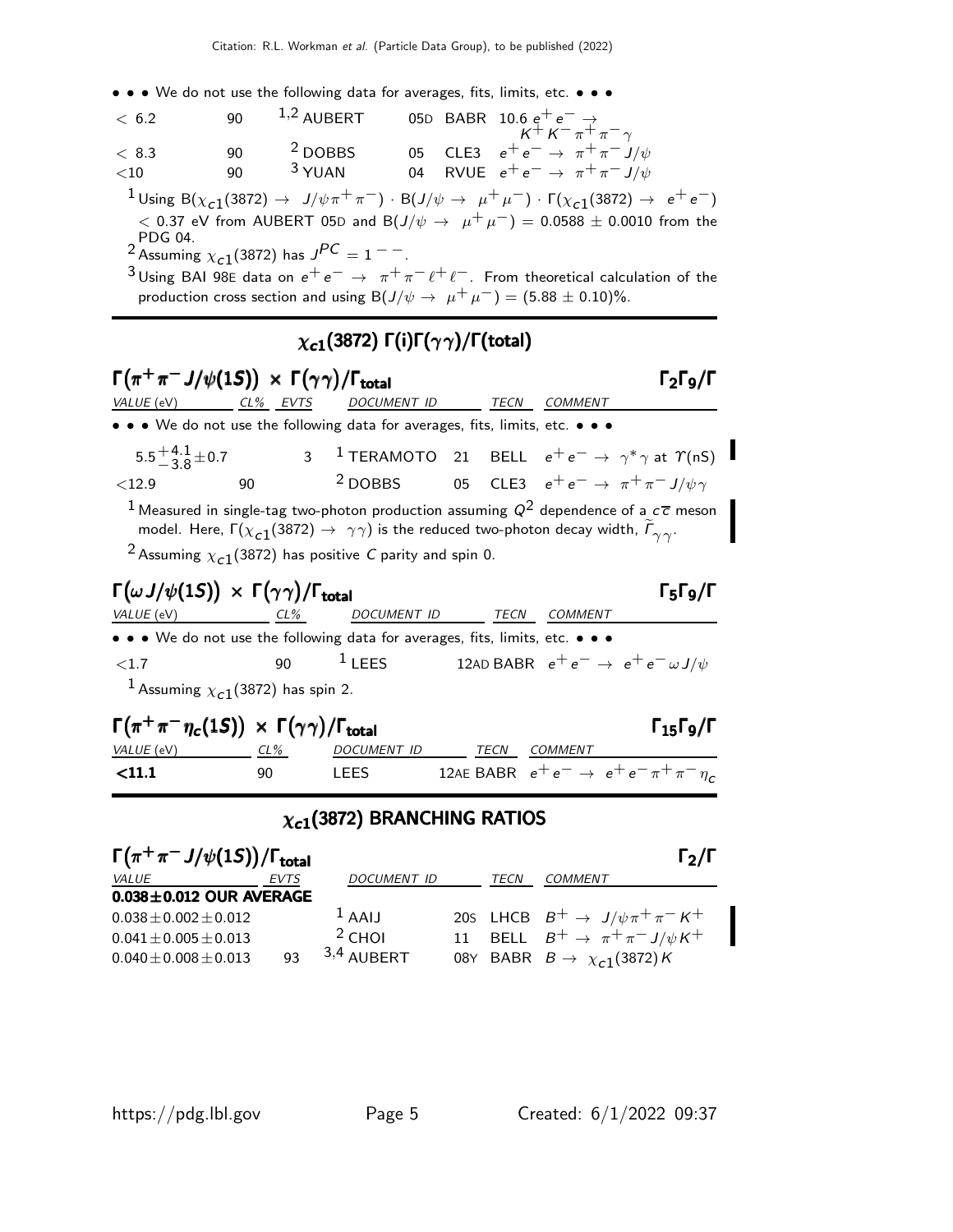• • • We do not use the following data for averages, fits, limits, etc. • • •

| seen                                                                    | 151 | $5$ BALA   | 15 | BELL $B \to \chi_{c1}(3872) K \pi$                                                                                                                                                                                                                                              |
|-------------------------------------------------------------------------|-----|------------|----|---------------------------------------------------------------------------------------------------------------------------------------------------------------------------------------------------------------------------------------------------------------------------------|
| $0.061 \pm 0.020 \pm 0.020$                                             | 30  | $6$ AUBERT |    | 05R BABR $B^+ \rightarrow K^+ \pi^+ \pi^- J/\psi$                                                                                                                                                                                                                               |
| $0.065 \pm 0.014 \pm 0.021$                                             | 36  | $7$ CHOI   | 03 | BELL $B^+ \rightarrow K^+ \pi^+ \pi^- J/\psi$                                                                                                                                                                                                                                   |
|                                                                         |     |            |    | $^1$ AAIJ 20S reports $[\Gamma(\chi_{c1}(3872) \rightarrow \pi^+\pi^- J/\psi(1S))/\Gamma_{\rm total}]\times [B(B^+\rightarrow \pi^+\pi^- J/\psi(1S))/\Gamma_{\rm total}$<br>$[\chi_{c1}(3872)K^+)] = (7.95 \pm 0.15 \pm 0.33) \times 10^{-6}$ which we divide by our best value |
|                                                                         |     |            |    | $B(B^+ \to \chi_{c1}(3872) K^+) = (2.1 \pm 0.7) \times 10^{-4}$ . Our first error is their experiment's error and our second error is the systematic error from using our best value.                                                                                           |
|                                                                         |     |            |    | <sup>2</sup> CHOI 11 reports $[\Gamma(\chi_{c1}(3872) \rightarrow \pi^+\pi^- J/\psi(1S))/\Gamma_{\rm total}]\times [B(B^+\rightarrow$                                                                                                                                           |
|                                                                         |     |            |    | $[\chi_{c1}(3872)K^+]=(8.63\pm0.82\pm0.52)\times10^{-6}$ which we divide by our best value                                                                                                                                                                                      |
|                                                                         |     |            |    | $B(B^+ \to \chi_{c1}(3872) K^+) = (2.1 \pm 0.7) \times 10^{-4}$ . Our first error is their experiment's error and our second error is the systematic error from using our best value.                                                                                           |
|                                                                         |     |            |    | <sup>3</sup> AUBERT 08Y reports $[\Gamma(\chi_{c1}(3872) \rightarrow \pi^+\pi^- J/\psi(1S))/\Gamma_{total}] \times [B(B^+\rightarrow$                                                                                                                                           |
|                                                                         |     |            |    | $\chi_{c1}(3872)$ K $^+)$ ] = (8.4 $\pm$ 1.5 $\pm$ 0.7) $\times$ 10 $^{-6}$ which we divide by our best value B(B $^+$ $\rightarrow$                                                                                                                                            |
|                                                                         |     |            |    |                                                                                                                                                                                                                                                                                 |
|                                                                         |     |            |    | $\chi_{c1}(3872) K^{+}$ = (2.1 $\pm$ 0.7) $\times$ 10 <sup>-4</sup> . Our first error is their experiment's error and our second error is the systematic error from using our best value.                                                                                       |
| <sup>4</sup> superseded by LEES 20C                                     |     |            |    |                                                                                                                                                                                                                                                                                 |
|                                                                         |     |            |    | $^{5}$ BALA 15 reports B $(\chi_{c1}(3872) \rightarrow \pi^{+}\pi^{-}J/\psi) \times B(B^{0} \rightarrow \chi_{c1}(3872)K^{+}\pi^{-})$                                                                                                                                           |
|                                                                         |     |            |    | $\tau =$ $(7.9 \pm 1.3 \pm 0.4) \times 10^{-6}$ and B $(\chi_{c1}(3872) \rightarrow \pi^{+}\pi^{-}J/\psi) \times B(B^{+} \rightarrow \pi^{+}J/\psi)$                                                                                                                            |
| $\chi_{c1}(3872)\,K^0\,\pi^+) = (10.6 \pm 3.0 \pm 0.9) \times 10^{-6}.$ |     |            |    |                                                                                                                                                                                                                                                                                 |
|                                                                         |     |            |    | <sup>6</sup> Superseded by AUBERT 08Y. AUBERT 05R reports $[\Gamma(\chi_{c1}(3872) \to \pi^+\pi^- J/\psi(1S))/\psi(1S)]$                                                                                                                                                        |
|                                                                         |     |            |    | $\Gamma_{\text{total}} \times [B(B^+ \to \chi_{c1}(3872)K^+)] = (1.28 \pm 0.41) \times 10^{-5}$ which we divide by our                                                                                                                                                          |
|                                                                         |     |            |    | best value $B(B^+ \to \chi_{c1}(3872) K^+) = (2.1 \pm 0.7) \times 10^{-4}$ . Our first error is their experiment's error and our second error is the systematic error from using our best value.                                                                                |
|                                                                         |     |            |    | <sup>7</sup> CHOI 03 reports $[\Gamma(\chi_{c1}(3872) \rightarrow \pi^+\pi^- J/\psi(1S))/\Gamma_{\rm total}]\times [B(B^+\rightarrow$                                                                                                                                           |
|                                                                         |     |            |    | $\chi_{c1}(3872) K^+)$ ] / [B(B <sup>+</sup> $\rightarrow \psi(25) K^+)$ ] / [B( $\psi(25) \rightarrow J/\psi(15) \pi^+ \pi^-$ ]] =                                                                                                                                             |
|                                                                         |     |            |    | $0.063 \pm 0.012 \pm 0.007$ which we multiply or divide by our best values B(B <sup>+</sup> $\rightarrow$                                                                                                                                                                       |
|                                                                         |     |            |    | $\chi_{c1}(3872) K^{+}$ = (2.1 $\pm$ 0.7) $\times$ 10 <sup>-4</sup> , B(B <sup>+</sup> $\rightarrow \psi(2S) K^{+}$ ) = (6.24 $\pm$ 0.20) $\times$ 10 <sup>-4</sup> ,                                                                                                           |
|                                                                         |     |            |    | $B(\psi(2S) \to J/\psi(1S)\pi^+\pi^-) = (34.68 \pm 0.30) \times 10^{-2}$ . Our first error is their experiment's error and our second error is the systematic error from using our best values.                                                                                 |

| $\Gamma(\pi^+\pi^-\pi^0J/\psi(1S))/\Gamma_{\rm total}$ |  |
|--------------------------------------------------------|--|
|                                                        |  |

| $\Gamma(\pi^+\pi^-\pi^0J/\psi(1S))/\Gamma_{\text{total}}$                                                                                                                                                                                                                                                                                                                  |                    |      |                                              | $\Gamma_3/\Gamma$ |
|----------------------------------------------------------------------------------------------------------------------------------------------------------------------------------------------------------------------------------------------------------------------------------------------------------------------------------------------------------------------------|--------------------|------|----------------------------------------------|-------------------|
| <i>VALUE</i>                                                                                                                                                                                                                                                                                                                                                               | <b>DOCUMENT ID</b> | TECN | <b>COMMENT</b>                               |                   |
| not seen                                                                                                                                                                                                                                                                                                                                                                   | $1$ WANG           |      | 11B BELL $\Upsilon(2S) \rightarrow \gamma X$ |                   |
| not seen                                                                                                                                                                                                                                                                                                                                                                   | $2$ SHFN           |      | 10A BELL $\Upsilon(1S) \rightarrow \gamma X$ |                   |
| <sup>1</sup> WANG 11B reports B( $\Upsilon(2S) \rightarrow \gamma \chi_{c1}(3872)) \times B(\chi_{c1} \rightarrow \pi^+ \pi^- \pi^0 J/\psi) < 2.4 \times 10^{-10}$<br>$10^{-6}$ at 95% CL.<br><sup>2</sup> SHEN 10A reports B( $\Upsilon(1S) \rightarrow \gamma \chi_{c1}(3872)$ ) × B( $\chi_{c1} \rightarrow \pi^+ \pi^- \pi^0 J/\psi$ ) < 2.8 ×<br>$10^{-6}$ at 95% CL. |                    |      |                                              |                   |

# $\Gamma(\omega \eta_c(1S))/\Gamma_{\text{total}}$  Γ<sub>4</sub>/Γ

| <i>VALUE</i>                                             | CL% | DOCUMENT ID TECN COMMENT                                            |                                                                                                                                                                                                                                                                                              |
|----------------------------------------------------------|-----|---------------------------------------------------------------------|----------------------------------------------------------------------------------------------------------------------------------------------------------------------------------------------------------------------------------------------------------------------------------------------|
| < 0.33                                                   | 90. | <sup>1</sup> VINOKUROVA 15 BELL $B^+ \rightarrow \omega \eta_c K^+$ |                                                                                                                                                                                                                                                                                              |
| $\chi_{c1}(3872)K^+$ ) = 2.1 $\times$ 10 <sup>-4</sup> . |     |                                                                     | <sup>1</sup> VINOKUROVA 15 reports $[\Gamma(\chi_{c1}(3872) \rightarrow \omega \eta_c(1S))/\Gamma_{total}] \times [B(B^+ \rightarrow \omega \eta_c(1S))/\Gamma_{total}]$<br>$\chi_{c1}(3872)K^+$ ] < 6.9 x 10 <sup>-5</sup> which we divide by our best value B(B <sup>+</sup> $\rightarrow$ |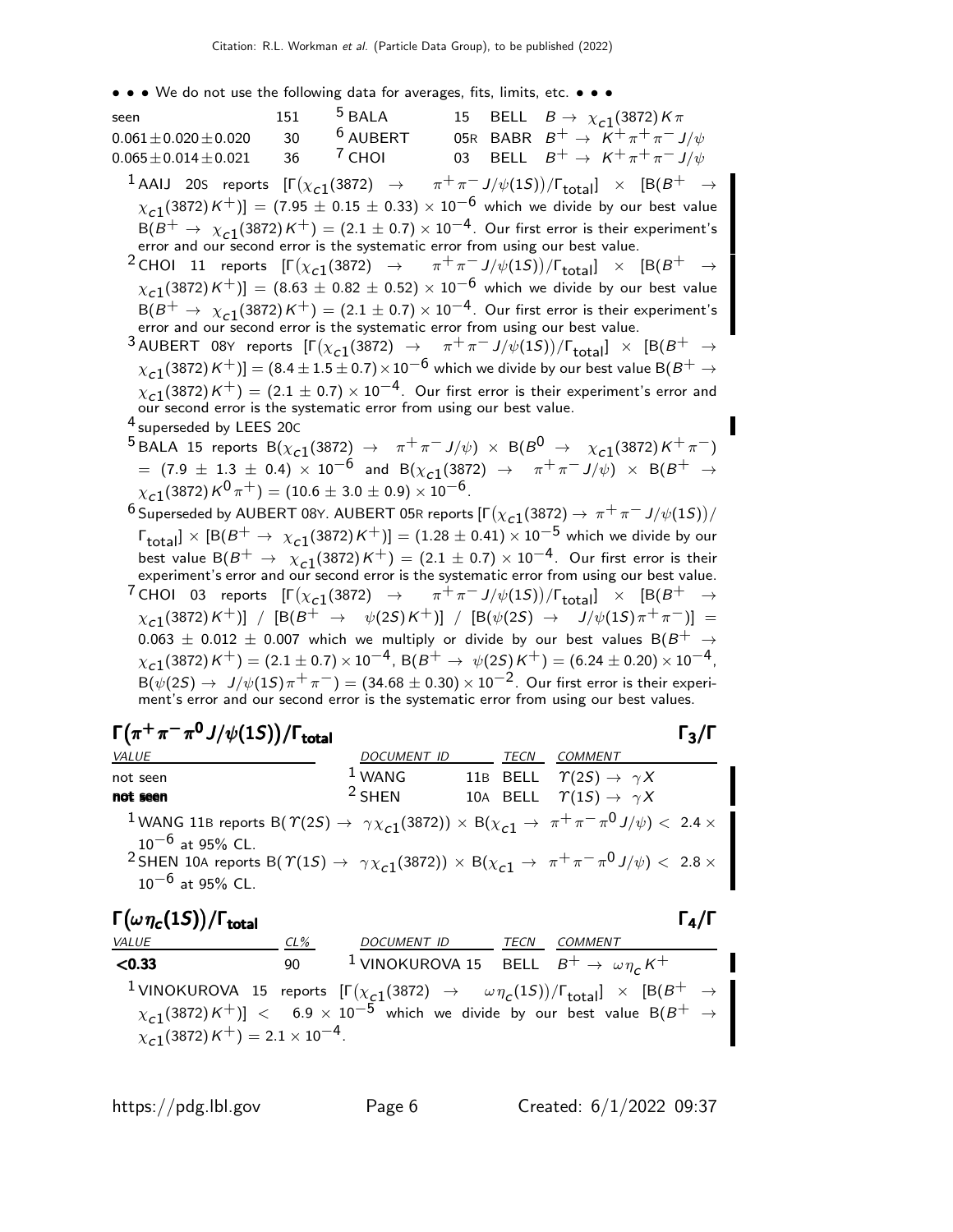| $\Gamma\big(\omega\,J/\psi(1S)\big)/\Gamma_{\rm total}$                                                                                                                                                                                                                                                                                                                                                                    |            |                                                                        |    |                                                       | $\Gamma_5/\Gamma$                                    |
|----------------------------------------------------------------------------------------------------------------------------------------------------------------------------------------------------------------------------------------------------------------------------------------------------------------------------------------------------------------------------------------------------------------------------|------------|------------------------------------------------------------------------|----|-------------------------------------------------------|------------------------------------------------------|
| <i>VALUE</i><br>• • We do not use the following data for averages, fits, limits, etc. • • •                                                                                                                                                                                                                                                                                                                                | EVTS       | DOCUMENT ID                                                            |    | TECN COMMENT                                          |                                                      |
| $0.029 \pm 0.011 \pm 0.009$                                                                                                                                                                                                                                                                                                                                                                                                | $21 \pm 7$ | <sup>1</sup> DEL-AMO-SA10B BABR $B^+ \rightarrow \omega J/\psi K^+$    |    |                                                       |                                                      |
| $^1$ DEL-AMO-SANCHEZ 10B reports $[\Gamma(\chi_{c1}(3872) \to \omega J/\psi(1S))/\Gamma_{\rm total}]\times [B(B^+ \to \pi J/\psi(1S))/\Gamma_{\rm total}]$                                                                                                                                                                                                                                                                 |            |                                                                        |    |                                                       |                                                      |
| $\chi_{c1}(3872)K^+)] = (6 \pm 2 \pm 1) \times 10^{-6}$ which we divide by our best value B $(B^+ \rightarrow$                                                                                                                                                                                                                                                                                                             |            |                                                                        |    |                                                       |                                                      |
| $\chi_{c1}(3872) K^{+}$ = (2.1 $\pm$ 0.7) $\times$ 10 <sup>-4</sup> . Our first error is their experiment's error and our second error is the systematic error from using our best value. DEL-AMO-SANCHEZ 10B<br>also reports B( $B^0 \to \chi_{c1}(3872) K^0$ ) $\times$ B( $\chi_{c1}(3872) \to J/\psi \omega$ ) = (6 ± 3 ± 1) $\times 10^{-6}$ .                                                                        |            |                                                                        |    |                                                       |                                                      |
| $\Gamma(\omega J/\psi(1S))/\Gamma(\pi^+\pi^-J/\psi(1S))$                                                                                                                                                                                                                                                                                                                                                                   |            | DOCUMENT ID TECN COMMENT                                               |    |                                                       | $\Gamma_5/\Gamma_2$                                  |
| 1.1±0.4 OUR AVERAGE Error includes scale factor of 1.7.                                                                                                                                                                                                                                                                                                                                                                    |            |                                                                        |    |                                                       |                                                      |
| $1.6^{+0.4}_{-0.3}$ ± 0.2                                                                                                                                                                                                                                                                                                                                                                                                  |            | <sup>1</sup> ABLIKIM 19V BES $e^+e^- \rightarrow \gamma \omega J/\psi$ |    |                                                       |                                                      |
| $0.8 + 0.3$                                                                                                                                                                                                                                                                                                                                                                                                                |            | <sup>2</sup> DEL-AMO-SA10B BABR $B \rightarrow \omega J/\psi K$        |    |                                                       |                                                      |
| <sup>1</sup> Fit with fixed width and including two resonances, $\chi_{c0}(3915)$ and X(3960).                                                                                                                                                                                                                                                                                                                             |            |                                                                        |    |                                                       |                                                      |
| <sup>2</sup> Statistical and systematic errors added in quadrature. Uses the values of B(B $\rightarrow$<br>$\chi_{c1}(3872)$ K) × B $(\chi_{c1}(3872) \rightarrow J/\psi \pi^+ \pi^-)$ reported in AUBERT 08Y, taking into<br>account the common systematics.                                                                                                                                                             |            |                                                                        |    |                                                       |                                                      |
| $\Gamma(\phi\phi)/\Gamma_{\rm total}$<br><i>VALUE</i>                                                                                                                                                                                                                                                                                                                                                                      |            | DOCUMENT ID TECN COMMENT                                               |    |                                                       | $\Gamma_6/\Gamma$                                    |
| not seen                                                                                                                                                                                                                                                                                                                                                                                                                   |            | $1$ AAIJ                                                               |    | 17BB LHCB $pp$ at 7, 8 TeV                            |                                                      |
| <sup>1</sup> AAIJ 17BB reports B( $b \to \chi_{c1}(3872)$ anything) $\times$ B( $\chi_{c1}(3872) \to \phi\phi$ ) $< 4.5 \times 10^{-7}$<br>at 95% CL.                                                                                                                                                                                                                                                                      |            |                                                                        |    |                                                       |                                                      |
| $\Gamma(D^0\overline{D}{}^0\pi^0)/\Gamma_{\rm total}$                                                                                                                                                                                                                                                                                                                                                                      |            |                                                                        |    |                                                       | $\mathsf{\Gamma}_7/\mathsf{\Gamma}$                  |
| <i>VALUE</i>                                                                                                                                                                                                                                                                                                                                                                                                               | $CL%$ EVTS | DOCUMENT ID                                                            |    | TECN COMMENT                                          |                                                      |
| $0.49^{+0.18}_{-0.20}$ ± 0.16                                                                                                                                                                                                                                                                                                                                                                                              | 17         | $1$ GOKHROO 06                                                         |    | BELL $B^+ \rightarrow D^0 \overline{D}{}^0 \pi^0 K^+$ |                                                      |
| • • We do not use the following data for averages, fits, limits, etc. • • •                                                                                                                                                                                                                                                                                                                                                |            |                                                                        |    |                                                       |                                                      |
| < 0.29<br>90                                                                                                                                                                                                                                                                                                                                                                                                               |            | <sup>2</sup> CHISTOV                                                   | 04 |                                                       | BELL Sup. by GOKHROO 06                              |
| <sup>1</sup> GOKHROO 06 reports $[\Gamma(\chi_{c1}(3872) \rightarrow D^0\overline{D}^0\pi^0)/\Gamma_{\text{total}}] \times [B(B^+ \rightarrow$<br>$\chi_{c1}(3872) K^{+})$ ] = $(1.02 \pm 0.31^{+0.21}_{-0.29}) \times 10^{-4}$ which we divide by our best value                                                                                                                                                          |            |                                                                        |    |                                                       |                                                      |
| $B(B^+ \to \chi_{c1}(3872) K^+) = (2.1 \pm 0.7) \times 10^{-4}$ . Our first error is their experiment's error and our second error is the systematic error from using our best value.                                                                                                                                                                                                                                      |            |                                                                        |    |                                                       |                                                      |
| $B(B^+ \rightarrow \chi_{c1}(\text{long}), \text{over}),$<br>error and our second error is the systematic error from using our vest value.<br><sup>2</sup> CHISTOV 04 reports $[\Gamma(\chi_{c1}(3872) \rightarrow D^0\overline{D}^0\pi^0)/\Gamma_{\text{total}}] \times [B(B^+ \rightarrow P^0\pi^0)]$<br><sup>2</sup> CHISTOV 04 reports $[\Gamma(\chi_{c1}(387$<br>$\chi_{c1}(3872) K^{+}$ ) = 2.1 × 10 <sup>-4</sup> . |            |                                                                        |    |                                                       |                                                      |
| $\Gamma(D^0\overline{D}{}^0\pi^0)/\Gamma(\pi^+\pi^-J/\psi(1S))$<br>VALUE<br>$CL\%$                                                                                                                                                                                                                                                                                                                                         |            | DOCUMENT ID TECN COMMENT                                               |    |                                                       | $\Gamma_7/\Gamma_2$                                  |
| • • • We do not use the following data for averages, fits, limits, etc. • • •                                                                                                                                                                                                                                                                                                                                              |            |                                                                        |    |                                                       |                                                      |
| < 1.16                                                                                                                                                                                                                                                                                                                                                                                                                     | 90         | ABLIKIM                                                                |    |                                                       | 20w BES3 $e^+e^- \rightarrow \gamma \chi_{c1}(3872)$ |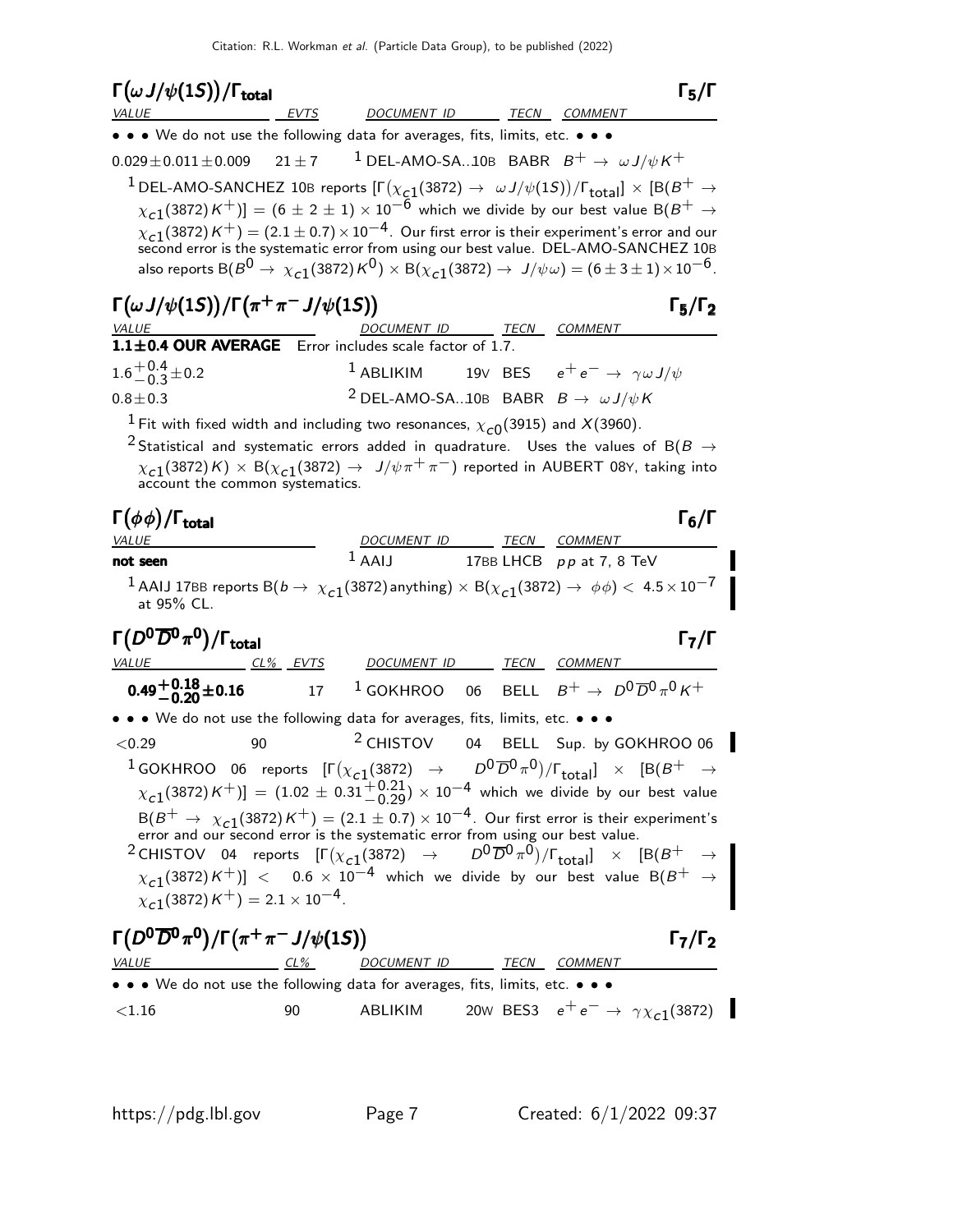| $\Gamma(\overline{D}{}^{*0}D^0)/\Gamma_{\rm total}$                                                                                                                                                                                                                             |                |                                                                                                                                                                                           |  |                                      | $\Gamma_8/\Gamma$                                    |
|---------------------------------------------------------------------------------------------------------------------------------------------------------------------------------------------------------------------------------------------------------------------------------|----------------|-------------------------------------------------------------------------------------------------------------------------------------------------------------------------------------------|--|--------------------------------------|------------------------------------------------------|
| <i>VALUE</i>                                                                                                                                                                                                                                                                    |                | EVTS DOCUMENT ID TECN COMMENT                                                                                                                                                             |  |                                      |                                                      |
| $0.37 \pm 0.09 \pm 0.12$                                                                                                                                                                                                                                                        | $41^{+9}_{-8}$ | <sup>1</sup> AUSHEV 10 BELL $B^+ \rightarrow D^{*0} \overline{D}{}^0 K^+$                                                                                                                 |  |                                      |                                                      |
| • • • We do not use the following data for averages, fits, limits, etc. • • •                                                                                                                                                                                                   |                |                                                                                                                                                                                           |  |                                      |                                                      |
| $0.80 \pm 0.28 \pm 0.26$                                                                                                                                                                                                                                                        | $27 \pm 6$     | <sup>2</sup> AUBERT 08B BABR $B^+ \rightarrow \overline{D}^{*0} D^0 K^+$                                                                                                                  |  |                                      |                                                      |
| $^1$ AUSHEV 10 reports $[\Gamma(\chi_{c1}(3872) \to \overline{D}^{*0} D^0)/\Gamma_{\rm total}]\times[{\rm B}(B^+ \to \chi_{c1}(3872) K^+)] =$                                                                                                                                   |                |                                                                                                                                                                                           |  |                                      |                                                      |
|                                                                                                                                                                                                                                                                                 |                | $(0.77 \pm 0.16 \pm 0.10) \times 10^{-4}$ which we divide by our best value B( $B^+ \to \chi_{c1}(3872) K^+$ )                                                                            |  |                                      |                                                      |
|                                                                                                                                                                                                                                                                                 |                | $= (2.1 \pm 0.7) \times 10^{-4}$ . Our first error is their experiment's error and our second error is                                                                                    |  |                                      |                                                      |
| $^2$ AUBERT 08B reports $[\Gamma(\chi_{c1}(3872) \to \overline{D}^{*0}D^0)/\Gamma_{\text{total}}] \times [B(B^+ \to \chi_{c1}(3872)K^+)]$                                                                                                                                       |                | the systematic error from using our best value.                                                                                                                                           |  |                                      |                                                      |
|                                                                                                                                                                                                                                                                                 |                | $\mu = (1.67 \pm 0.36 \pm 0.47) \times 10^{-4}$ which we divide by our best value B( $B^+$ $\rightarrow$                                                                                  |  |                                      |                                                      |
|                                                                                                                                                                                                                                                                                 |                | $\chi_{c1}(3872) K^{+}$ = (2.1 $\pm$ 0.7) $\times$ 10 <sup>-4</sup> . Our first error is their experiment's error and our second error is the systematic error from using our best value. |  |                                      |                                                      |
|                                                                                                                                                                                                                                                                                 |                |                                                                                                                                                                                           |  |                                      |                                                      |
| $\Gamma(\overline{D}^{*0}D^0)/\Gamma(\pi^+\pi^-J/\psi(1S))$                                                                                                                                                                                                                     |                |                                                                                                                                                                                           |  |                                      | $\Gamma_8/\Gamma_2$                                  |
| VALUE                                                                                                                                                                                                                                                                           | EVTS           | DOCUMENT ID TECN COMMENT                                                                                                                                                                  |  |                                      |                                                      |
| $11.77 \pm 3.09$                                                                                                                                                                                                                                                                | 50             | ABLIKIM                                                                                                                                                                                   |  |                                      | 20w BES3 $e^+e^- \rightarrow \gamma \chi_{c1}(3872)$ |
| $\Gamma(\gamma\gamma)/\Gamma_{\rm total}$                                                                                                                                                                                                                                       |                |                                                                                                                                                                                           |  |                                      | $\Gamma$ <sub>9</sub> /Γ                             |
| <b>VALUE</b>                                                                                                                                                                                                                                                                    | $CL\%$         | DOCUMENT ID TECN COMMENT                                                                                                                                                                  |  |                                      |                                                      |
| < 0.11                                                                                                                                                                                                                                                                          | 90             | $1$ WICHT 08                                                                                                                                                                              |  | BELL $e^+e^- \rightarrow \gamma(4S)$ |                                                      |
| $^1$ WICHT 08 reports $[\Gamma(\chi_{c1}(3872) \to \gamma\gamma)/\Gamma_{\rm total}]\times[{\rm B}(B^+ \to \chi_{c1}(3872)K^+)] < 1$                                                                                                                                            |                |                                                                                                                                                                                           |  |                                      |                                                      |
|                                                                                                                                                                                                                                                                                 |                | $2.4 \times 10^{-5}$ which we divide by our best value B( $B^+ \rightarrow \chi_{c1}(3872) K^+$ ) = $2.1 \times 10^{-4}$ .                                                                |  |                                      |                                                      |
|                                                                                                                                                                                                                                                                                 |                |                                                                                                                                                                                           |  |                                      |                                                      |
| $\Gamma(D^0\overline{D}{}^0)/\Gamma_{\rm total}$                                                                                                                                                                                                                                |                |                                                                                                                                                                                           |  |                                      | $\Gamma_{10}/\Gamma$                                 |
| <b>VALUE</b>                                                                                                                                                                                                                                                                    | $CL\%$         | DOCUMENT ID TECN COMMENT                                                                                                                                                                  |  |                                      |                                                      |
| < 0.29                                                                                                                                                                                                                                                                          | 90             | <sup>1</sup> CHISTOV 04 BELL $B \rightarrow K D^0 \overline{D}^0$                                                                                                                         |  |                                      |                                                      |
| <sup>1</sup> CHISTOV 04 reports $[\Gamma(\chi_{c1}(3872) \to D^0\overline{D}^0)/\Gamma_{\text{total}}] \times [B(B^+ \to \chi_{c1}(3872)K^+)]$                                                                                                                                  |                |                                                                                                                                                                                           |  |                                      |                                                      |
|                                                                                                                                                                                                                                                                                 |                | $< 6 \times 10^{-5}$ which we divide by our best value B $(B^{+} \rightarrow \chi_{c1}(3872) K^{+}) = 2.1 \times 10^{-4}$ .                                                               |  |                                      |                                                      |
| $\Gamma(D^+D^-)/\Gamma_{\rm total}$                                                                                                                                                                                                                                             |                |                                                                                                                                                                                           |  |                                      | $\Gamma_{11}/\Gamma$                                 |
| <b>VALUE</b>                                                                                                                                                                                                                                                                    | $CL\%$         | DOCUMENT ID                                                                                                                                                                               |  | TECN COMMENT                         |                                                      |
| < 0.19                                                                                                                                                                                                                                                                          | 90             | <sup>1</sup> CHISTOV                                                                                                                                                                      |  | 04 BELL $B\to\ K D^+ \ D^-$          |                                                      |
|                                                                                                                                                                                                                                                                                 |                |                                                                                                                                                                                           |  |                                      |                                                      |
| <sup>1</sup> CHISTOV 04 reports $[\Gamma(\chi_{c1}(3872) \rightarrow D^+ D^-)/\Gamma_{\text{total}}] \times [B(B^+ \rightarrow \chi_{c1}(3872) K^+)]$<br>$< 4 \times 10^{-5}$ which we divide by our best value $B(B^+ \rightarrow \chi_{c1}(3872) K^+) = 2.1 \times 10^{-4}$ . |                |                                                                                                                                                                                           |  |                                      |                                                      |
|                                                                                                                                                                                                                                                                                 |                |                                                                                                                                                                                           |  |                                      |                                                      |
| $\Gamma(\pi^0 \chi_{c2})/\Gamma(\pi^+ \pi^- J/\psi(1S))$                                                                                                                                                                                                                        |                |                                                                                                                                                                                           |  |                                      | $\Gamma_{12}/\Gamma_2$                               |
| VALUE<br>$\langle 1.1$                                                                                                                                                                                                                                                          |                | <u>CL% DOCUMENT ID TECN COMMENT</u><br>90 ABLIKIM 190 BES3 $e^+e^- \rightarrow \gamma \chi_{c1}(3872)$                                                                                    |  |                                      |                                                      |
|                                                                                                                                                                                                                                                                                 |                |                                                                                                                                                                                           |  |                                      |                                                      |
| $\Gamma(\pi^0\chi_{c1})/\Gamma_{\rm total}$                                                                                                                                                                                                                                     |                |                                                                                                                                                                                           |  |                                      | $\Gamma_{13}/\Gamma$                                 |
| VALUE                                                                                                                                                                                                                                                                           |                | CL% DOCUMENT ID TECN COMMENT                                                                                                                                                              |  |                                      |                                                      |
| • • • We do not use the following data for averages, fits, limits, etc. • • •                                                                                                                                                                                                   |                |                                                                                                                                                                                           |  |                                      |                                                      |
| < 0.04                                                                                                                                                                                                                                                                          |                | $^{-1}$ BHARDWAJ 19 BELL $B^{\pm} \rightarrow \pi^{0} \chi_{c1} K^{\pm}$                                                                                                                  |  |                                      |                                                      |
| 0.04 90<br>1 BHARDWAJ 19 reports $[\Gamma(\chi_{c1}(3872) \rightarrow \pi^0 \chi_{c1})/\Gamma_{\text{total}}] \times [B(B^+ \rightarrow \pi^0 \chi_{c1})/\Gamma_{\text{total}}] \times [B(B^+ \rightarrow \pi^0 \chi_{c1})/\Gamma_{\text{total}}]$                              |                |                                                                                                                                                                                           |  |                                      |                                                      |
|                                                                                                                                                                                                                                                                                 |                |                                                                                                                                                                                           |  |                                      |                                                      |
| $\chi_{c1}(3872)K^+$ ) = 2.1 × 10 <sup>-4</sup> .                                                                                                                                                                                                                               |                |                                                                                                                                                                                           |  |                                      |                                                      |

https://pdg.lbl.gov Page 8 Created: 6/1/2022 09:37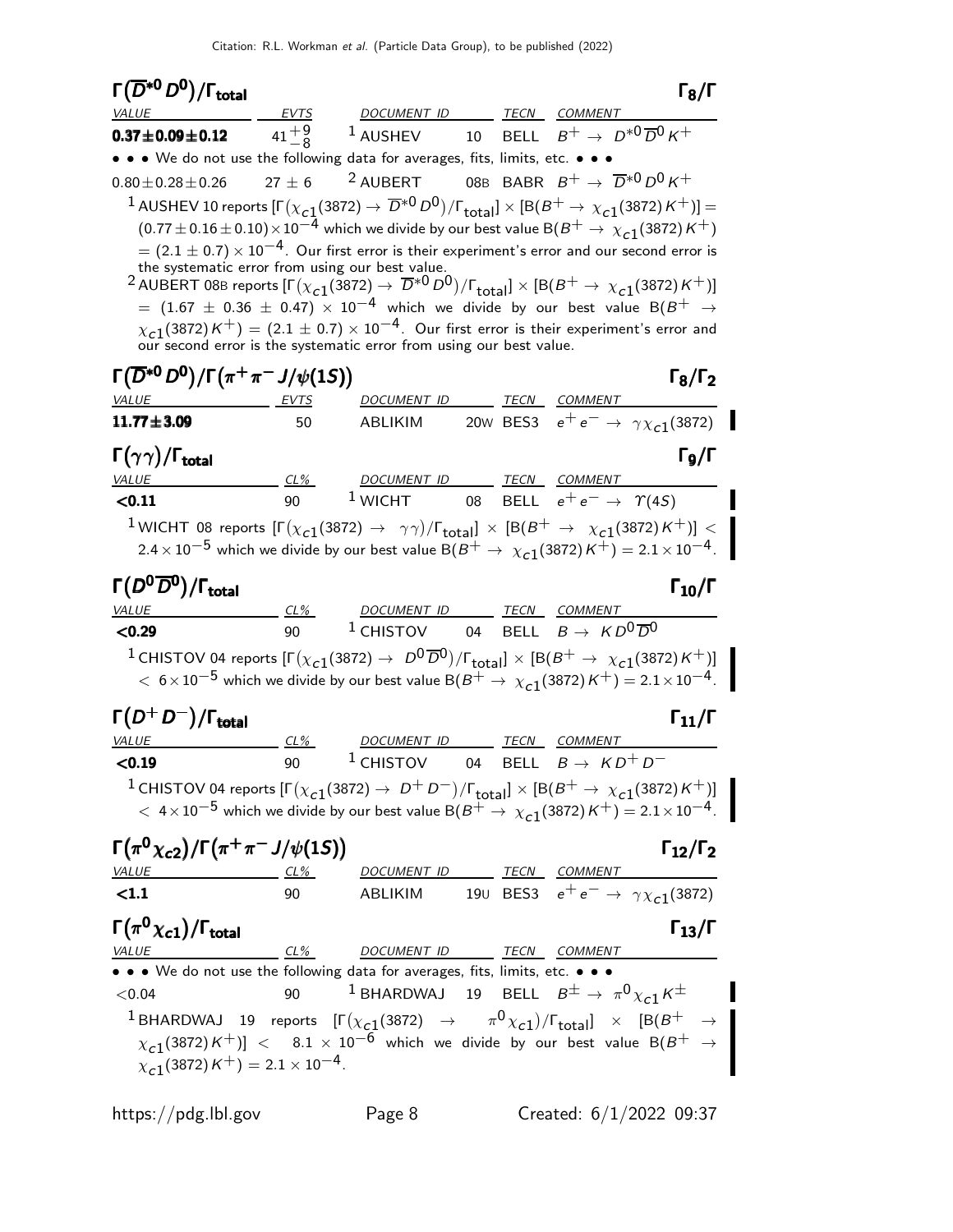| $\Gamma(\pi^0 \chi_{c1})/\Gamma(\pi^+ \pi^- J/\psi(1S))$                                                                                                                                                                                                                                                                                                                                                                                                                                                                                                |           |                                                                                                       |  |                                              | $\Gamma_{13}/\Gamma_2$ |
|---------------------------------------------------------------------------------------------------------------------------------------------------------------------------------------------------------------------------------------------------------------------------------------------------------------------------------------------------------------------------------------------------------------------------------------------------------------------------------------------------------------------------------------------------------|-----------|-------------------------------------------------------------------------------------------------------|--|----------------------------------------------|------------------------|
| VALUE (units $10^{-2}$ )                                                                                                                                                                                                                                                                                                                                                                                                                                                                                                                                | EVTS      | DOCUMENT ID                                                                                           |  | TECN COMMENT                                 |                        |
| $88 + \frac{33}{27} + 10$                                                                                                                                                                                                                                                                                                                                                                                                                                                                                                                               | 10.8      | ABLIKIM                                                                                               |  | 190 BES3 $e^+e^- \to \gamma \chi_{c1}(3872)$ |                        |
| $\Gamma(\pi^0 \chi_{c0})/\Gamma(\pi^+ \pi^- J/\psi(1S))$                                                                                                                                                                                                                                                                                                                                                                                                                                                                                                |           |                                                                                                       |  |                                              | $\Gamma_{14}/\Gamma_2$ |
| <b>VALUE</b>                                                                                                                                                                                                                                                                                                                                                                                                                                                                                                                                            | 90        | DOCUMENT ID TECN COMMENT                                                                              |  |                                              |                        |
| $\leq$ 19                                                                                                                                                                                                                                                                                                                                                                                                                                                                                                                                               |           | ABLIKIM 190 BES3 $e^+e^- \rightarrow \gamma \chi_{c1}(3872)$                                          |  |                                              |                        |
| $\Gamma(\pi^+\pi^-\eta_c(1S))/\Gamma_{\rm total}$                                                                                                                                                                                                                                                                                                                                                                                                                                                                                                       |           | DOCUMENT ID TECN COMMENT                                                                              |  |                                              | $\Gamma_{15}/\Gamma$   |
| <b>VALUE</b><br>$CL\%$<br>< 0.14                                                                                                                                                                                                                                                                                                                                                                                                                                                                                                                        | 90        | <sup>1</sup> VINOKUROVA 15 BELL $B^+ \rightarrow \pi^+ \pi^- \eta_c K^+$                              |  |                                              |                        |
| $^1$ VINOKUROVA 15 reports $[\Gamma(\chi_{c1}(3872) \to~\pi^+\pi^-\eta_c(1S))/\Gamma_{\rm total}]\,\times\,[{\rm B}(B^+\to \top)$<br>$\chi_{c1}(3872)K^+)] < 3.0 \times 10^{-5}$ which we divide by our best value B $(B^+ \rightarrow B)$<br>$\chi_{c1}(3872) K^{+}$ ) = 2.1 × 10 <sup>-4</sup> .                                                                                                                                                                                                                                                      |           |                                                                                                       |  |                                              |                        |
| $\Gamma(\pi^+\pi^-\chi_{\bf c1})/\Gamma_{\bf total}$                                                                                                                                                                                                                                                                                                                                                                                                                                                                                                    |           |                                                                                                       |  |                                              | $\Gamma_{16}/\Gamma$   |
| <u>VALUE</u><br>${1 \times 10^{-3}}$                                                                                                                                                                                                                                                                                                                                                                                                                                                                                                                    | CL%<br>90 | DOCUMENT ID TECN COMMENT<br><sup>1</sup> BHARDWAJ 16 BELL $B^+ \rightarrow \pi^+ \pi^- \chi_{c1} K^+$ |  |                                              |                        |
|                                                                                                                                                                                                                                                                                                                                                                                                                                                                                                                                                         |           |                                                                                                       |  |                                              |                        |
| $^1$ BHARDWAJ 16 reports $[\Gamma(\chi_{\bf c1}(3872) \ \rightarrow \ \ \pi^+\pi^-\chi_{\bf c1})/\Gamma_{\bf total}]\ \times\ [B(B^+\ \rightarrow$<br>$\chi_{\rm c1}(3872)\,{\rm K}^+)]\ < \phantom{1}1.5\,\times\,10^{-6}$ which we divide by our best value B $(B^+\to\chi_{\rm c1}(3872)\,{\rm K}^+)$<br>$\chi_{c1}(3872)K^+$ ) = 2.1 × 10 <sup>-4</sup> .                                                                                                                                                                                           |           |                                                                                                       |  |                                              |                        |
| $\Gamma(p\overline{p})/\Gamma_{\rm total}$                                                                                                                                                                                                                                                                                                                                                                                                                                                                                                              |           |                                                                                                       |  |                                              | $\Gamma_{17}/\Gamma$   |
| VA <u>LUE</u><br>$\langle 2.4 \times 10^{-5} \rangle$                                                                                                                                                                                                                                                                                                                                                                                                                                                                                                   | 95        | <u>CL% DOCUMENT ID TECN COMMENT</u><br>$1$ AAIJ                                                       |  | 17AD LHCB $B^+ \rightarrow p\overline{p}K^+$ |                        |
| • • We do not use the following data for averages, fits, limits, etc. • • •                                                                                                                                                                                                                                                                                                                                                                                                                                                                             |           |                                                                                                       |  |                                              |                        |
| $<$ 8 $\times$ 10 $^{-5}$                                                                                                                                                                                                                                                                                                                                                                                                                                                                                                                               |           | 95 $^2$ AAIJ 13S LHCB $B^+ \rightarrow p\overline{p}K^+$                                              |  |                                              |                        |
| $^1$ AAIJ 17AD reports $[\Gamma(\chi_{c1}(3872) \to \; \rho\overline{\rho})/\Gamma_{\rm total}]\times[{\rm B}(B^+ \to \; \chi_{c1}(3872)K^+)] < 0$<br>$0.5 \times 10^{-8}$ which we divide by our best value B( $B^+ \rightarrow \chi_{c1}(3872)K^+$ ) = $2.1 \times 10^{-4}$ .<br><sup>2</sup> AAIJ 13S reports $[\Gamma(\chi_{c1}(3872) \to p\overline{p})/\Gamma_{\text{total}}] \times [B(B^+ \to \chi_{c1}(3872)K^+)] < 1.7 \times$<br>$10^{-8}$ which we divide by our best value B $(B^+ \rightarrow \chi_{c1}(3872)K^+) = 2.1 \times 10^{-4}$ . |           |                                                                                                       |  |                                              |                        |
|                                                                                                                                                                                                                                                                                                                                                                                                                                                                                                                                                         |           | Radiative decays <b>wases</b>                                                                         |  |                                              |                        |
| $\Gamma(\gamma D^+ D^-)/\Gamma(\pi^+ \pi^- J/\psi(1S))$                                                                                                                                                                                                                                                                                                                                                                                                                                                                                                 |           |                                                                                                       |  |                                              | $\Gamma_{18}/\Gamma_2$ |
| VALUE CL% DOCUMENT ID TECN COMMENT<br><b>CO.99</b> 90 ABLIKIM 20W BES3 $e^+e^- \rightarrow \gamma \chi_{c1}(3872)$                                                                                                                                                                                                                                                                                                                                                                                                                                      |           |                                                                                                       |  |                                              |                        |
|                                                                                                                                                                                                                                                                                                                                                                                                                                                                                                                                                         |           |                                                                                                       |  |                                              |                        |
| $\Gamma(\gamma \overline{D}^0 D^0)/\Gamma(\pi^+\pi^-J/\psi(1S))$<br><u>VALUE CL% DOCUMENT ID TECN COMMENT</u>                                                                                                                                                                                                                                                                                                                                                                                                                                           |           |                                                                                                       |  |                                              | $\Gamma_{19}/\Gamma_2$ |
| < 1.58                                                                                                                                                                                                                                                                                                                                                                                                                                                                                                                                                  |           | 90 ABLIKIM 20w BES3 $e^+e^- \rightarrow \gamma \chi_{c1}(3872)$                                       |  |                                              |                        |
| $\Gamma(\gamma J/\psi)/\Gamma_{\rm total}$                                                                                                                                                                                                                                                                                                                                                                                                                                                                                                              |           |                                                                                                       |  |                                              | $\Gamma_{20}/\Gamma$   |
| VALUE EVTS                                                                                                                                                                                                                                                                                                                                                                                                                                                                                                                                              |           | DOCUMENT ID TECN COMMENT                                                                              |  |                                              |                        |
| $0.0085 + 0.0024 + 0.0027$                                                                                                                                                                                                                                                                                                                                                                                                                                                                                                                              |           | <sup>1</sup> BHARDWAJ 11 BELL $B^{\pm} \rightarrow \gamma J/\psi K^{\pm}$                             |  |                                              |                        |
| $\frac{h}{\text{https://pdg.lbl.gov}}$                                                                                                                                                                                                                                                                                                                                                                                                                                                                                                                  |           | Page 9                                                                                                |  | Created: $6/1/2022$ 09:37                    |                        |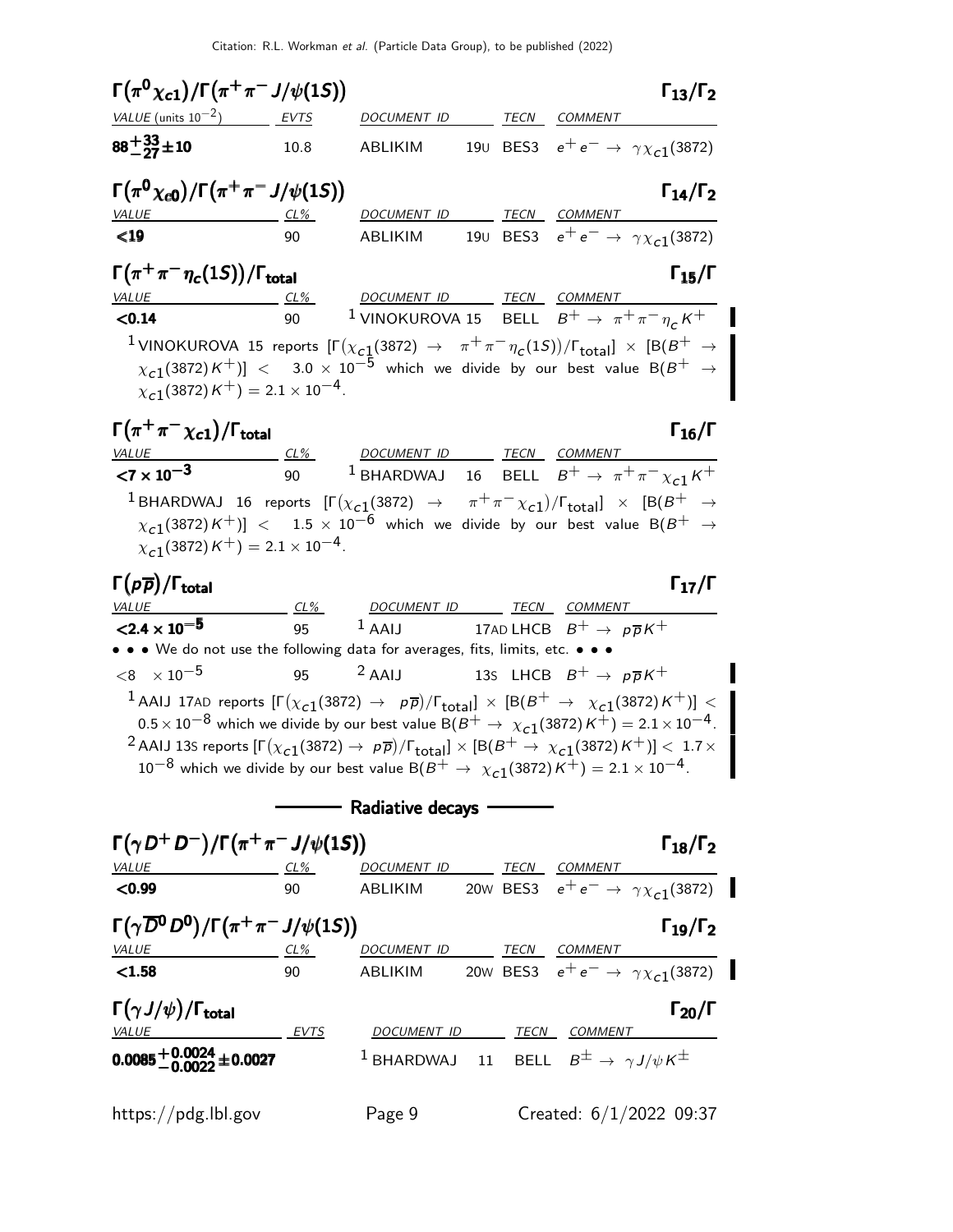• • • We do not use the following data for averages, fits, limits, etc. • • •

| $0.013 \pm 0.004 \pm 0.004$<br>$0.016 \pm 0.005 \pm 0.005$                                                                                                                                                                                                                                                     | 20<br>19    | <sup>2</sup> AUBERT 09B BABR $B^+ \rightarrow \gamma J/\psi K^+$<br><sup>3</sup> AUBERT, BE 06M BABR $B^+ \rightarrow \gamma J/\psi K^+$ |    |  |                                                     |                                              |
|----------------------------------------------------------------------------------------------------------------------------------------------------------------------------------------------------------------------------------------------------------------------------------------------------------------|-------------|------------------------------------------------------------------------------------------------------------------------------------------|----|--|-----------------------------------------------------|----------------------------------------------|
| $^1$ BHARDWAJ 11 reports [Г $(\chi_{c1}(3872)\to\,\gamma\,J/\psi)/$ Г $_{\rm total}] \times$ [B $(B^+ \to \,\chi_{c1}(3872)\,$ K $^+)$ ]<br>$\mu = (1.78^{+0.48}_{-0.44} \pm 0.12) \times 10^{-6}$ which we divide by our best value B(B <sup>+</sup> $\rightarrow$                                            |             |                                                                                                                                          |    |  |                                                     |                                              |
| $\chi_{c1}(3872)K^{+}) = (2.1 \pm 0.7) \times 10^{-4}$ . Our first error is their experiment's error and our second error is the systematic error from using our best value.<br>$^2$ AUBERT 09B reports $[\Gamma(\chi_{c1}(3872) \to \gamma J/\psi)/\Gamma_{\rm total}]\times [B(B^+ \to \chi_{c1}(3872)K^+)]$ |             |                                                                                                                                          |    |  |                                                     |                                              |
| $\tau=(2.8\pm0.8\pm0.1)\times10^{-6}$ which we divide by our best value B $(B^+\to \chi_{c1}(3872)\,$ K $^+)$<br>$\sigma = (2.1 \pm 0.7) \times 10^{-4}$ . Our first error is their experiment's error and our second error is<br>the systematic error from using our best value.                              |             |                                                                                                                                          |    |  |                                                     |                                              |
| <sup>3</sup> Superseded by AUBERT 09B. AUBERT,BE 06M reports $[\Gamma(\chi_{c1}(3872) \to \gamma J/\psi)/\Gamma_{\rm total}]$                                                                                                                                                                                  |             |                                                                                                                                          |    |  |                                                     |                                              |
| $\times$ $[{\rm B}(B^+ \to \chi_{c1}(3872)K^+)] = (3.3 \pm 1.0 \pm 0.3) \times 10^{-6}$ which we divide by our<br>best value B( $B^+ \rightarrow \chi_{c1}(3872)K^+$ ) = (2.1 $\pm$ 0.7) $\times$ 10 <sup>-4</sup> . Our first error is their                                                                  |             |                                                                                                                                          |    |  |                                                     |                                              |
| experiment's error and our second error is the systematic error from using our best value.                                                                                                                                                                                                                     |             |                                                                                                                                          |    |  |                                                     |                                              |
| $\Gamma(\gamma J/\psi)/\Gamma(\pi^+\pi^-J/\psi(1S))$                                                                                                                                                                                                                                                           |             |                                                                                                                                          |    |  |                                                     | $\Gamma_{20}/\Gamma_2$                       |
| VALUE                                                                                                                                                                                                                                                                                                          |             | DOCUMENT ID                                                                                                                              |    |  | TECN COMMENT                                        |                                              |
| $0.79 \pm 0.28$                                                                                                                                                                                                                                                                                                |             | ABLIKIM                                                                                                                                  |    |  |                                                     | 20w BES3 $e^+e^- \to \gamma \chi_{c1}(3872)$ |
| $\Gamma(\gamma \chi_{c1})/\Gamma_{\rm total}$                                                                                                                                                                                                                                                                  | $CL\%$      | DOCUMENT ID TECN COMMENT                                                                                                                 |    |  |                                                     | $\Gamma_{21}/\Gamma$                         |
| ${<}9 \times 10^{-3}$                                                                                                                                                                                                                                                                                          | 90          | <sup>1</sup> BHARDWAJ 13 BELL $B^{\pm} \rightarrow \chi_{c1} \gamma K^{\pm}$                                                             |    |  |                                                     |                                              |
|                                                                                                                                                                                                                                                                                                                |             |                                                                                                                                          |    |  |                                                     |                                              |
| <sup>1</sup> BHARDWAJ 13 reports $[\Gamma(\chi_{c1}(3872) \to \gamma \chi_{c1})/\Gamma_{\text{total}}] \times [B(B^+ \to \chi_{c1}(3872)K^+)]$<br>$<\,1.9\times10^{-6}$ which we divide by our best value B $(B^+\to \chi_{c1}(3872)$ ${\sf K}^+)=$ 2.1 $\times10^{-4}$ . $^{-1}$                              |             |                                                                                                                                          |    |  |                                                     |                                              |
|                                                                                                                                                                                                                                                                                                                |             |                                                                                                                                          |    |  |                                                     |                                              |
| $\Gamma(\gamma \chi_{c1})/\Gamma(\pi^+\pi^-J/\psi(1S))$                                                                                                                                                                                                                                                        |             |                                                                                                                                          |    |  |                                                     | $\Gamma_{21}/\Gamma_2$                       |
| <i>VALUE</i>                                                                                                                                                                                                                                                                                                   | $CL\%$      | DOCUMENT ID                                                                                                                              |    |  | TECN COMMENT                                        |                                              |
| < 0.89                                                                                                                                                                                                                                                                                                         | 90          | <b>CHOI</b>                                                                                                                              | 03 |  | BELL $B \to K \pi^+ \pi^- J/\psi$                   |                                              |
| $\Gamma(\gamma \chi_{c2})/\Gamma_{\rm total}$                                                                                                                                                                                                                                                                  |             |                                                                                                                                          |    |  |                                                     | $\Gamma_{22}/\Gamma$                         |
| VALUE                                                                                                                                                                                                                                                                                                          | CL%         | DOCUMENT ID TECN COMMENT                                                                                                                 |    |  |                                                     |                                              |
| < 0.032                                                                                                                                                                                                                                                                                                        | 90          | $1$ BHARDWAJ 13                                                                                                                          |    |  | BELL $B^{\pm} \rightarrow \chi_{c2} \gamma K^{\pm}$ |                                              |
| $^1$ BHARDWAJ 13 reports [ $\Gamma(\chi_{c1}(3872) \to \gamma \chi_{c2})/\Gamma_{\text{total}}$ ] $\times$ [B( $B^+ \to \chi_{c1}(3872)K^+)$ ]<br>$<\,6.7\times10^{-6}$ which we divide by our best value B( $B^+\to \chi_{c1}(3872)\,$ K $^+)=$ 2.1 $\times10^{-4}$ .                                         |             |                                                                                                                                          |    |  |                                                     |                                              |
| $\Gamma(\gamma\psi(2S))/\Gamma_{\rm total}$                                                                                                                                                                                                                                                                    |             |                                                                                                                                          |    |  |                                                     | $\Gamma_{23}/\Gamma$                         |
| <i>VALUE</i>                                                                                                                                                                                                                                                                                                   | <b>EVTS</b> | DOCUMENT ID TECN COMMENT                                                                                                                 |    |  |                                                     |                                              |
| $0.045 \pm 0.013 \pm 0.015$                                                                                                                                                                                                                                                                                    | $25 + 7$    | 1 AUBERT 09B BABR $B^+ \rightarrow \gamma \psi(2S) K^+$                                                                                  |    |  |                                                     |                                              |
| • • • We do not use the following data for averages, fits, limits, etc. • • •                                                                                                                                                                                                                                  |             |                                                                                                                                          |    |  |                                                     |                                              |
| seen                                                                                                                                                                                                                                                                                                           | $36 \pm 9$  |                                                                                                                                          |    |  |                                                     |                                              |
| not seen                                                                                                                                                                                                                                                                                                       |             | <sup>2</sup> AAIJ 14AH LHCB $B^+ \rightarrow \gamma \psi(2S) K^+$<br><sup>3</sup> BHARDWAJ 11 BELL $B^+ \rightarrow \gamma \psi(2S) K^+$ |    |  |                                                     |                                              |
| $^1$ AUBERT 09B reports $[\Gamma(\chi_{c1}(3872) \to \gamma \psi(2S))/\Gamma_{\rm total}]\times [B(B^+ \to \chi_{c1}(3872)K^+)]$                                                                                                                                                                               |             |                                                                                                                                          |    |  |                                                     |                                              |
| $=$ $(9.5 \pm 2.7 \pm 0.6) \times 10^{-6}$ which we divide by our best value B( $B^+ \rightarrow \chi_{c1}(3872) K^+$ )<br>$= (2.1 \pm 0.7) \times 10^{-4}$ . Our first error is their experiment's error and our second error is                                                                              |             |                                                                                                                                          |    |  |                                                     |                                              |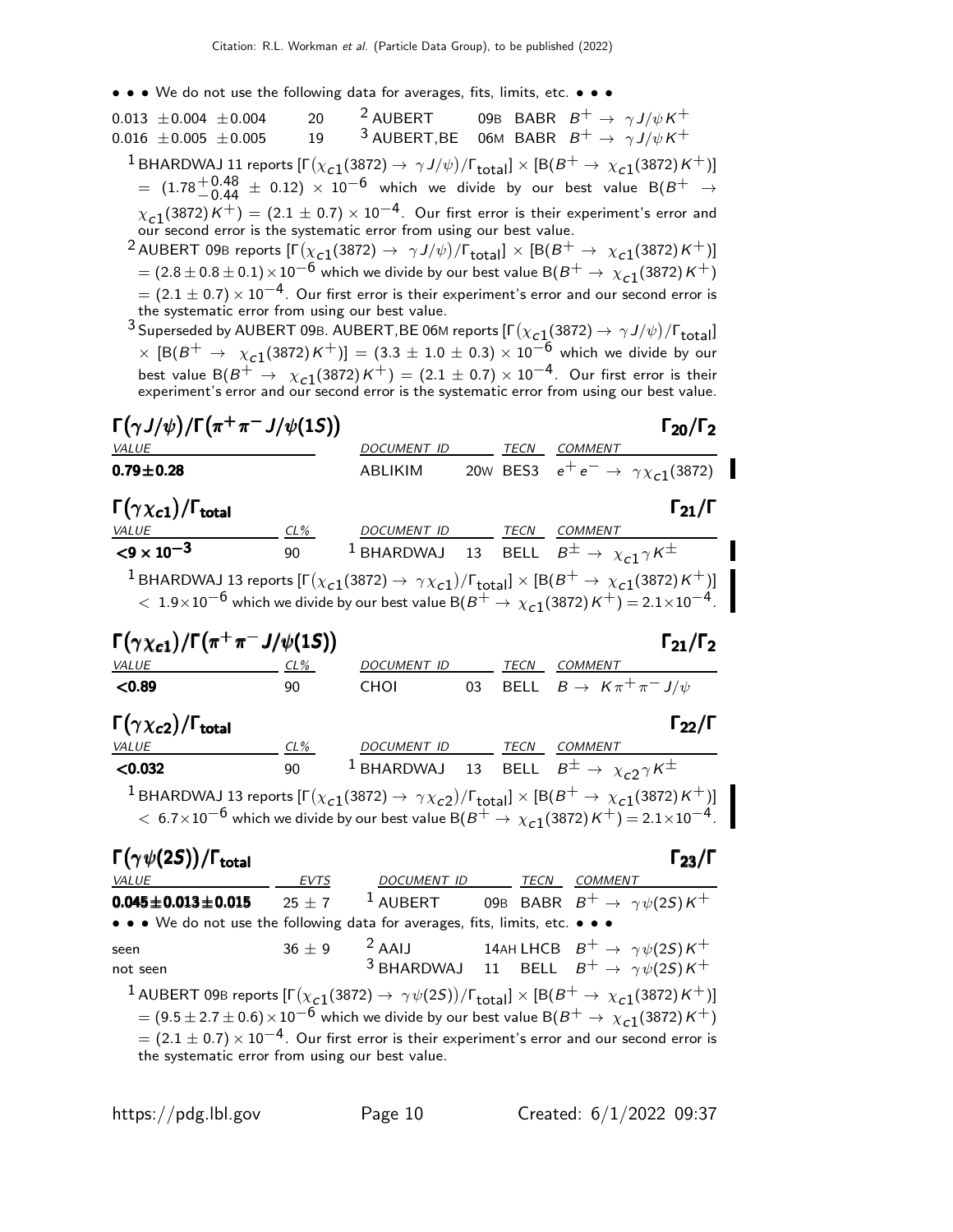<sup>2</sup> From 36.4  $\pm$  9.0 events of  $\chi_{c1}(3872) \rightarrow J/\psi \gamma$  decays with a statistical significance of  $^{\displaystyle 3}$ BHARDWAJ 11 reports B(B<sup>+</sup> → K<sup>+</sup>  $\chi_{c1}(\textrm{3872}))\times$  B( $\chi_{c1}$  → γψ(25)) < 3.45×10<sup>−6</sup><br>at 90% CL.

| $\Gamma(\gamma\psi(2S))/\Gamma(\pi^+\pi^-J/\psi(1S))$                                                                                                                                                                                                                 |     |                                                    |                                                        | $\Gamma_{23}/\Gamma_2$                               |
|-----------------------------------------------------------------------------------------------------------------------------------------------------------------------------------------------------------------------------------------------------------------------|-----|----------------------------------------------------|--------------------------------------------------------|------------------------------------------------------|
| VALUE                                                                                                                                                                                                                                                                 | CL% | DOCUMENT ID                                        | TECN COMMENT                                           |                                                      |
| < 0.42                                                                                                                                                                                                                                                                | 90  | <b>ABLIKIM</b>                                     |                                                        | 20w BES3 $e^+e^- \rightarrow \gamma \chi_{c1}(3872)$ |
| $\Gamma(\gamma\psi(2S))/\Gamma(\gamma J/\psi)$                                                                                                                                                                                                                        |     |                                                    |                                                        | $\Gamma_{23}/\Gamma_{20}$                            |
| $\underbrace{VALUE}_{2.6 \pm 0.6}$ OUR AVERAGE                                                                                                                                                                                                                        |     |                                                    | DOCUMENT ID TECN COMMENT                               |                                                      |
|                                                                                                                                                                                                                                                                       |     |                                                    |                                                        |                                                      |
| $2.46 \pm 0.64 \pm 0.29$                                                                                                                                                                                                                                              |     | $36 \pm 9$ <sup>1</sup> AAIJ                       | 14AH LHCB $B^+ \rightarrow \gamma \psi(2S) K^+$        |                                                      |
| 3.4 $\pm$ 1.4                                                                                                                                                                                                                                                         |     | AUBERT                                             | 09B BABR $B^+ \rightarrow \gamma c \overline{c} K'$    |                                                      |
| • • • We do not use the following data for averages, fits, limits, etc. • • •                                                                                                                                                                                         |     |                                                    |                                                        |                                                      |
| ${<}2.1$                                                                                                                                                                                                                                                              | 90  |                                                    | BHARDWAJ 11 BELL $B^+ \rightarrow \gamma \psi(2S) K^+$ |                                                      |
| $1$ From 36.4 $\pm$ 9.0 events of $\chi_{c1}(3872) \rightarrow J/\psi \gamma$ decays with a statistical significance of<br>$4.4\sigma$ .                                                                                                                              |     |                                                    |                                                        |                                                      |
|                                                                                                                                                                                                                                                                       |     | C-violating decays                                 |                                                        |                                                      |
| $\Gamma(\eta J/\psi)/\Gamma_{\rm total}$                                                                                                                                                                                                                              |     |                                                    |                                                        | $\Gamma_{24}/\Gamma$                                 |
| VALUE                                                                                                                                                                                                                                                                 |     | <u>CL% DOCUMENT ID TECN COMMENT</u>                |                                                        |                                                      |
| < 0.018                                                                                                                                                                                                                                                               | 90  | 1,2 IWASHITA 14 BELL $B \to K \eta J/\psi$         |                                                        |                                                      |
| • • • We do not use the following data for averages, fits, limits, etc. • • •                                                                                                                                                                                         |     |                                                    |                                                        |                                                      |
| < 0.04                                                                                                                                                                                                                                                                | 90  | <sup>3</sup> AUBERT 04Y BABR $B \to K \eta J/\psi$ |                                                        |                                                      |
| <sup>1</sup> IWASHITA 14 reports $[\Gamma(\chi_{c1}(3872) \to \eta J/\psi)/\Gamma_{total}] \times [B(B^+ \to \chi_{c1}(3872)K^+)]$<br>$< 3.8 \times 10^{-6}$ which we divide by our best value B( $B^+ \rightarrow \chi_{c1}(3872)$ K $^+ ) =$ 2.1 $\times 10^{-4}$ . |     |                                                    |                                                        |                                                      |
| <sup>2</sup> IWASHITA 14 also scans the $\eta J/\psi$ mass range 3.8–4.75 GeV and sets upper limits for<br>$B(B^{\pm} \to \chi_{c1}(3872) K^{\pm}) \times B(\chi_{c1}(3872) \to \eta J/\psi)$ in 5 MeV intervals.                                                     |     |                                                    |                                                        |                                                      |
| <sup>3</sup> AUBERT 04Y reports $[\Gamma(\chi_{c1}(3872) \to \eta J/\psi)/\Gamma_{\text{total}}] \times [B(B^+ \to \chi_{c1}(3872)K^+)]$                                                                                                                              |     |                                                    |                                                        |                                                      |

### $\chi_{c1}(3872)$  REFERENCES

| <b>TERAMOTO</b> | 21  | PRL 126 122001         | Y. Teramoto et al.        |                   | (BELLE Collab.)  |
|-----------------|-----|------------------------|---------------------------|-------------------|------------------|
| AAIJ            |     | 20AD PR D102 092005    | R. Aaij et al.            |                   | (LHCb Collab.)   |
| AAIJ            | 20S | JHEP 2008 123          | R. Aaij et al.            |                   | (LHCb Collab.)   |
| ABLIKIM         | 20W | PRL 124 242001         | M. Ablikim et al.         |                   | (BESIII Collab.) |
| LEES            | 20C | PRL 124 152001         | J.P. Lees <i>et al.</i>   | (BABAR Collab.)   |                  |
| ABLIKIM         | 19U | PRL 122 202001         | M. Ablikim et al.         |                   | (BESIII Collab.) |
| ABLIKIM         | 19V | PRL 122 232002         | M. Ablikim et al.         |                   | (BESIII Collab.) |
| BHARDWAJ        | 19  | PR D99 111101          | V. Bhardwaj et al.        |                   | (BELLE Collab.)  |
| AGHASYAN        | 18A | PL B783 334            | M. Aghasyan et al.        | (COMPASS Collab.) |                  |
| AAIJ            |     | 17AD PL B769 305       | R. Aaij et al.            |                   | (LHCb Collab.)   |
| AAIJ            |     | 17BB EPJ C77 609       | R. Aaij et al.            |                   | (LHCb Collab.)   |
| BHARDWAJ        | 16  | PR D93 052016          | V. Bhardwaj et al.        |                   | (BELLE Collab.)  |
| AAIJ            |     | 15AO PR D92 011102     | R. Aaij <i>et al.</i>     |                   | (LHCb Collab.)   |
| ABLIKIM         | 15V | PL B749 414            | M. Ablikim et al.         |                   | (BESIII Collab.) |
| BALA            | 15  | PR D91 051101          | A. Bala et al.            |                   | (BELLE Collab.)  |
| VINOKUROVA 15   |     | JHEP 1506 132          | A. Vinokurova et al.      |                   | (BELLE Collab.)  |
| Also            |     | JHEP 1702 088 (errat.) | A. Vinokurava et al.      |                   | (BELLE Collab.)  |
|                 |     | AAIJ 14AH NP B886 665  | R. Aaij et al.            |                   | (LHCb Collab.)   |
| ABLIKIM         | 14  | PRL 112 092001         | M. Ablikim et al.         |                   | (BESIII Collab.) |
| <b>IWASHITA</b> | 14  | PTEP 2014 043C01       | T. Iwashita <i>et al.</i> |                   | (BELLE Collab.)  |

https://pdg.lbl.gov Page 11 Created: 6/1/2022 09:37